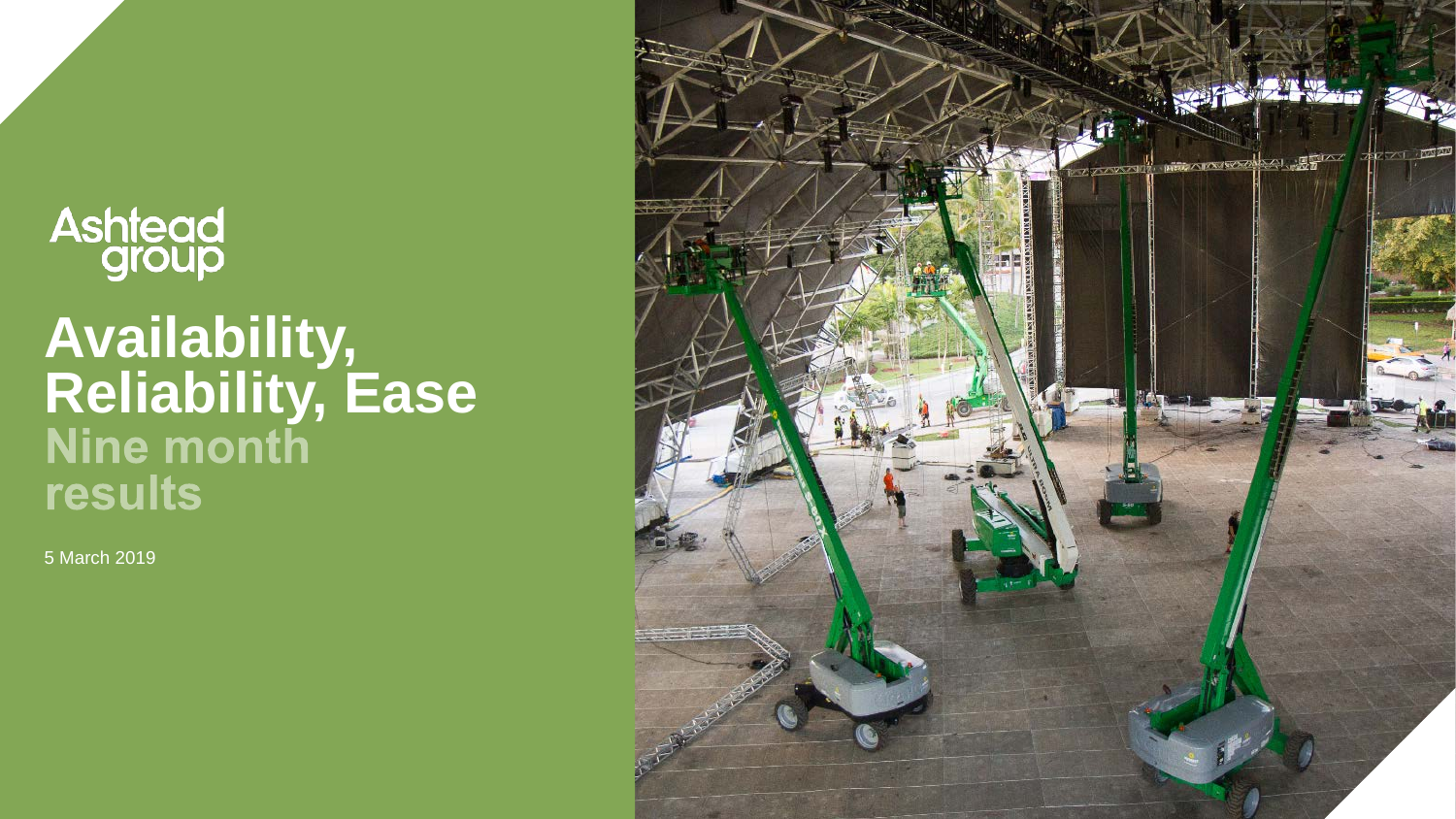

This presentation has been prepared to inform investors and prospective investors in the secondary markets about the Group and does not constitute an offer of securities or otherwise constitute an invitation or inducement to any person to underwrite, subscribe for or otherwise acquire securities in Ashtead Group plc or any of its subsidiary companies.

The presentation contains forward looking statements which are necessarily subject to risks and uncertainties because they relate to future events. Our business and operations are subject to a variety of risks and uncertainties, many of which are beyond our control and, consequently, actual results may differ materially from those projected by any forward looking statements.

Some of the factors which may adversely impact some of these forward looking statements are discussed in the Principal Risks and Uncertainties section on pages 38-41 of the Group's Annual Report and Accounts for the year ended 30 April 2018 and in the unaudited results for the third quarter ended 31 January 2019 under "Current trading and outlook" and "Principal risks and uncertainties". Both these reports may be viewed on the Group's website at www.ashtead-group.com

This presentation contains supplemental non-GAAP financial and operating information which the Group believes provides valuable insight into the performance of the business. Whilst this information is considered as important, it should be viewed as supplemental to the Group's financial results prepared in accordance with International Financial Reporting Standards and not as a substitute for them.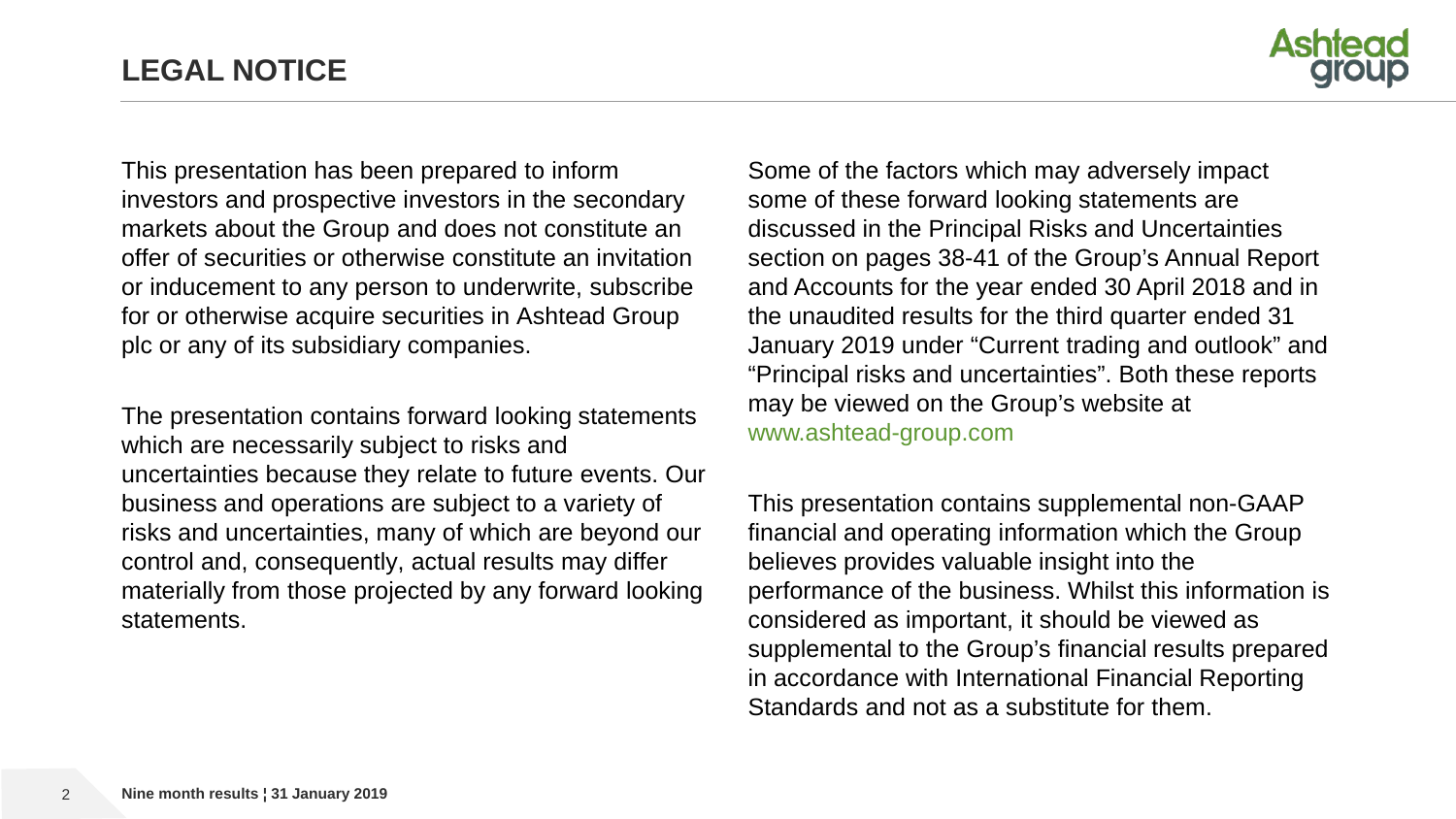## **HIGHLIGHTS**



- **Strong growth in revenue and profitability**
- Rental revenue increased 18%
- £491m spent on bolt-ons
- **112 locations added year to date as we broaden our geographic and product reach**
- **Refinanced debt facilities enhance financial strength and flexibility**
- **Outlook remains positive and trading is strong with supportive end markets. We expect full year** results to be in line with our expectations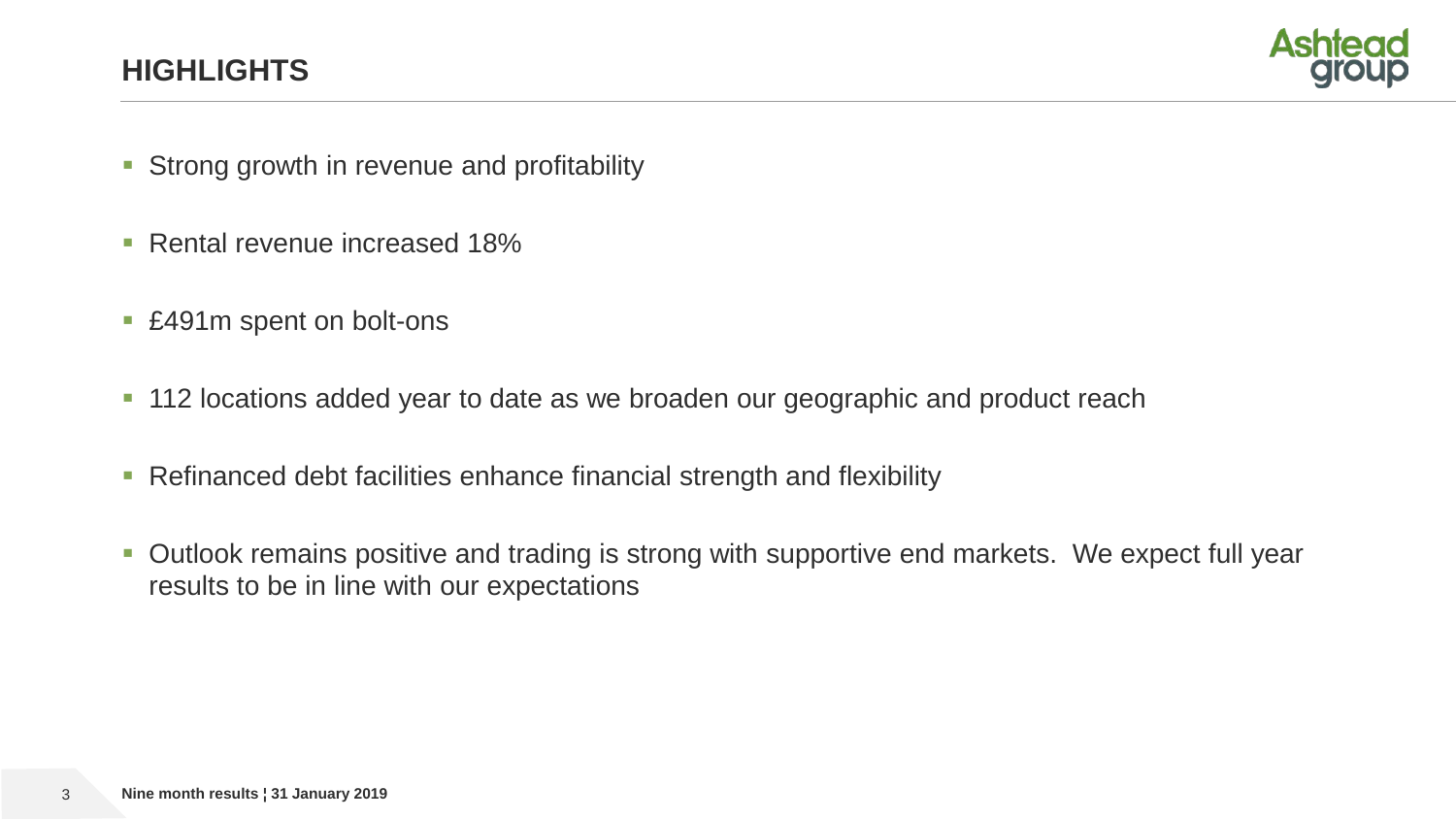

# **Michael Pratt**<br>Financial review

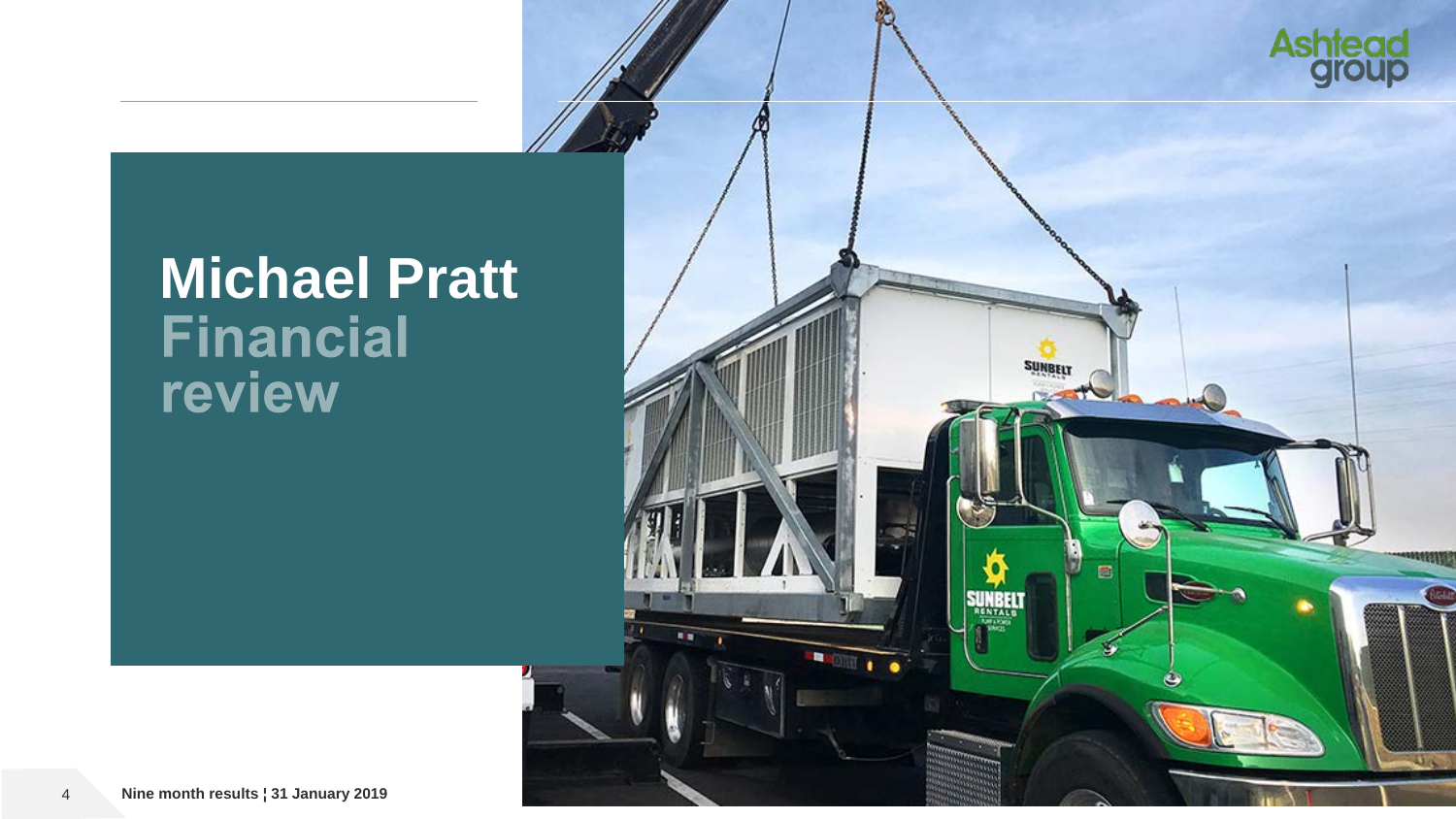

|                                                       |         | <b>Nine months</b> |                     |
|-------------------------------------------------------|---------|--------------------|---------------------|
| $(\text{Em})$                                         | 2019    | 2018               | Change <sup>1</sup> |
| Revenue                                               | 3,394   | 2,815              | 19%                 |
| - of which rental                                     | 3,124   | 2,619              | 18%                 |
| <b>Operating costs</b>                                | (1,778) | (1, 473)           | 20%                 |
| <b>EBITDA</b>                                         | 1,616   | 1,342              | 19%                 |
| Depreciation                                          | (617)   | (517)              | 18%                 |
| <b>Operating profit</b>                               | 999     | 825                | 20%                 |
| Net interest                                          | (111)   | (83)               | 34%                 |
| Profit before amortisation, exceptional items and tax | 888     | 742                | 18%                 |
| Earnings per share (p)                                | 138.9p  | 102.4p             | 34%                 |
| <b>Margins</b>                                        |         |                    |                     |
| - EBITDA                                              | 48%     | 48%                |                     |
| - Operating profit                                    | 29%     | 29%                |                     |

<sup>1</sup> At constant exchange rates

 $^2$  The results in the table above are the Group's underlying results and are stated before exceptional items and intangible amortisation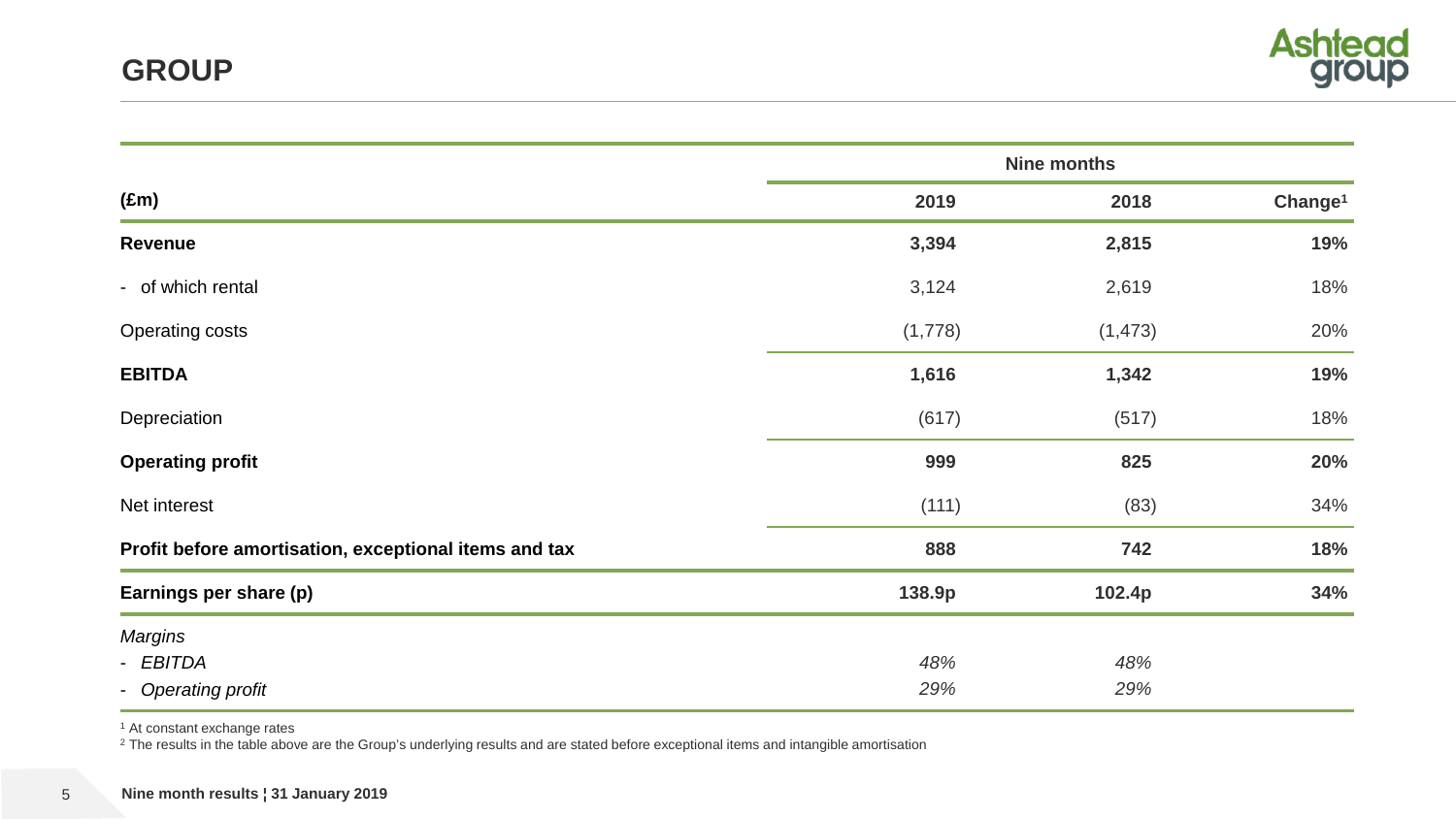

|                         |         | <b>Nine months</b> |        |
|-------------------------|---------|--------------------|--------|
| \$m\$                   | 2019    | 2018               | Change |
| <b>Revenue</b>          | 3,759   | 3,119              | 21%    |
| - of which rental       | 3,493   | 2,942              | 19%    |
| <b>Operating costs</b>  | (1,883) | (1, 551)           | 21%    |
| <b>EBITDA</b>           | 1,876   | 1,568              | 20%    |
| Depreciation            | (666)   | (567)              | 17%    |
| <b>Operating profit</b> | 1,210   | 1,001              | 21%    |
| <b>Margins</b>          |         |                    |        |
| - EBITDA                | 50%     | 50%                |        |
| - Operating profit      | 32%     | 32%                |        |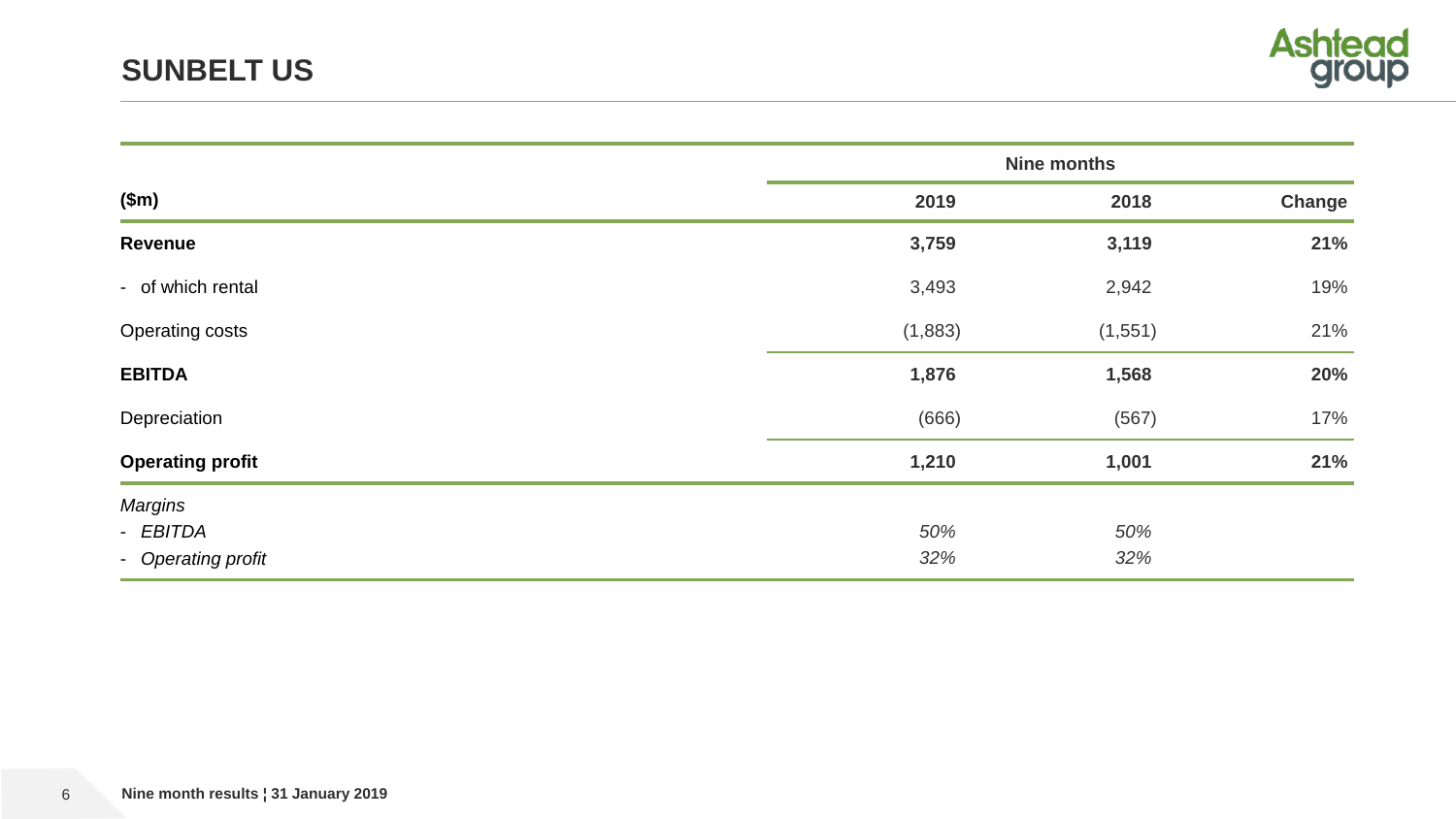

|                         |       | <b>Nine months</b> |        |
|-------------------------|-------|--------------------|--------|
| (C\$m)                  | 2019  | 2018               | Change |
| Revenue                 | 257   | 161                | 59%    |
| - of which rental       | 216   | 133                | 62%    |
| <b>Operating costs</b>  | (161) | (101)              | 59%    |
| <b>EBITDA</b>           | 96    | 60                 | 60%    |
| Depreciation            | (49)  | (27)               | 82%    |
| <b>Operating profit</b> | 47    | 33                 | 43%    |
| <b>Margins</b>          |       |                    |        |
| - EBITDA                | 37%   | 37%                |        |
| - Operating profit      | 18%   | 21%                |        |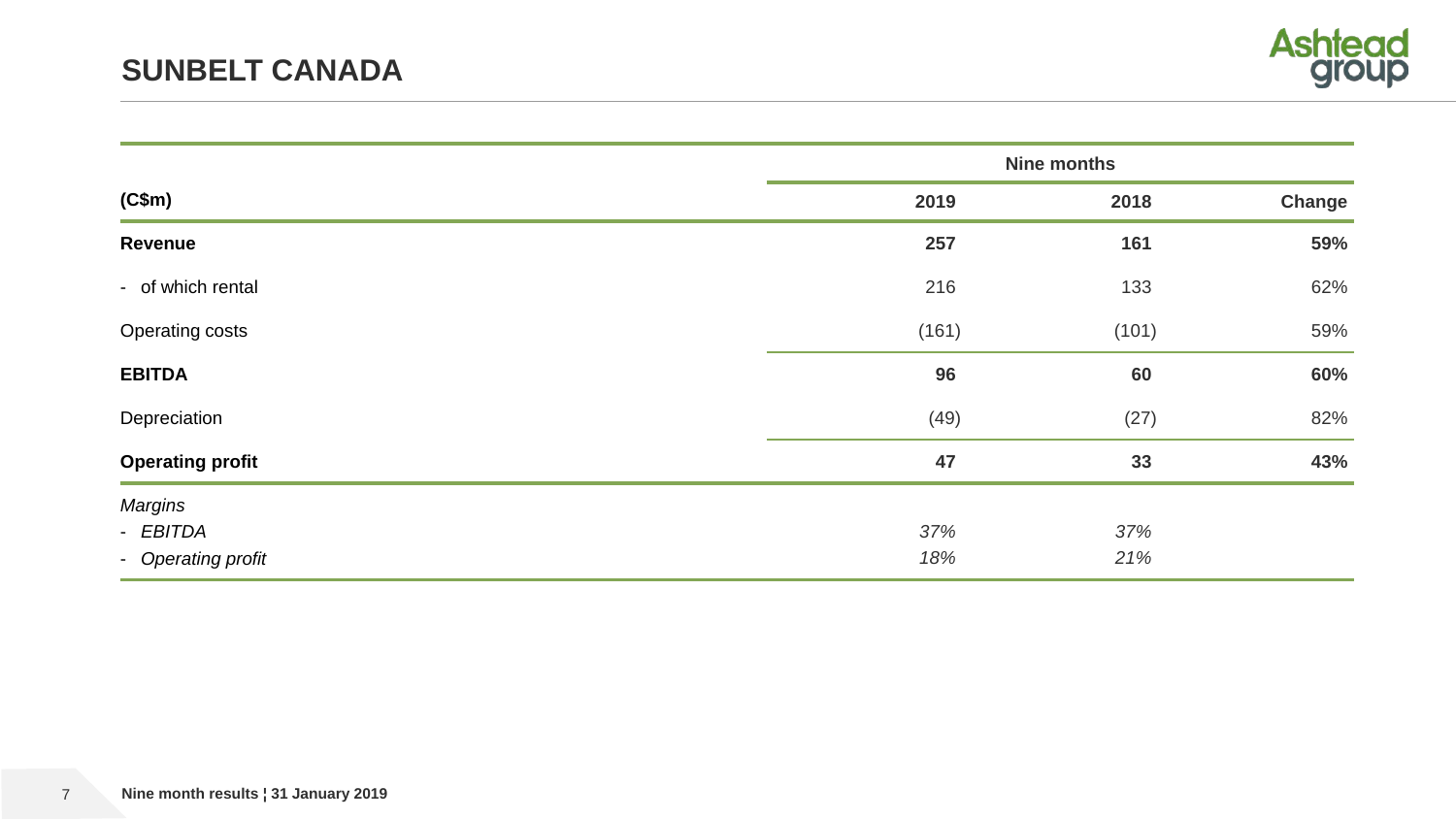

|                         |       | <b>Nine months</b> |        |
|-------------------------|-------|--------------------|--------|
| $(\text{Em})$           | 2019  | 2018               | Change |
| Revenue                 | 360   | 354                | 2%     |
| - of which rental       | 318   | 309                | 3%     |
| Operating costs         | (228) | (225)              | $1\%$  |
| <b>EBITDA</b>           | 132   | 129                | 3%     |
| Depreciation            | (77)  | (72)               | 8%     |
| <b>Operating profit</b> | 55    | 57                 | (4)%   |
| <b>Margins</b>          |       |                    |        |
| - EBITDA                | 37%   | 36%                |        |
| - Operating profit      | 15%   | 16%                |        |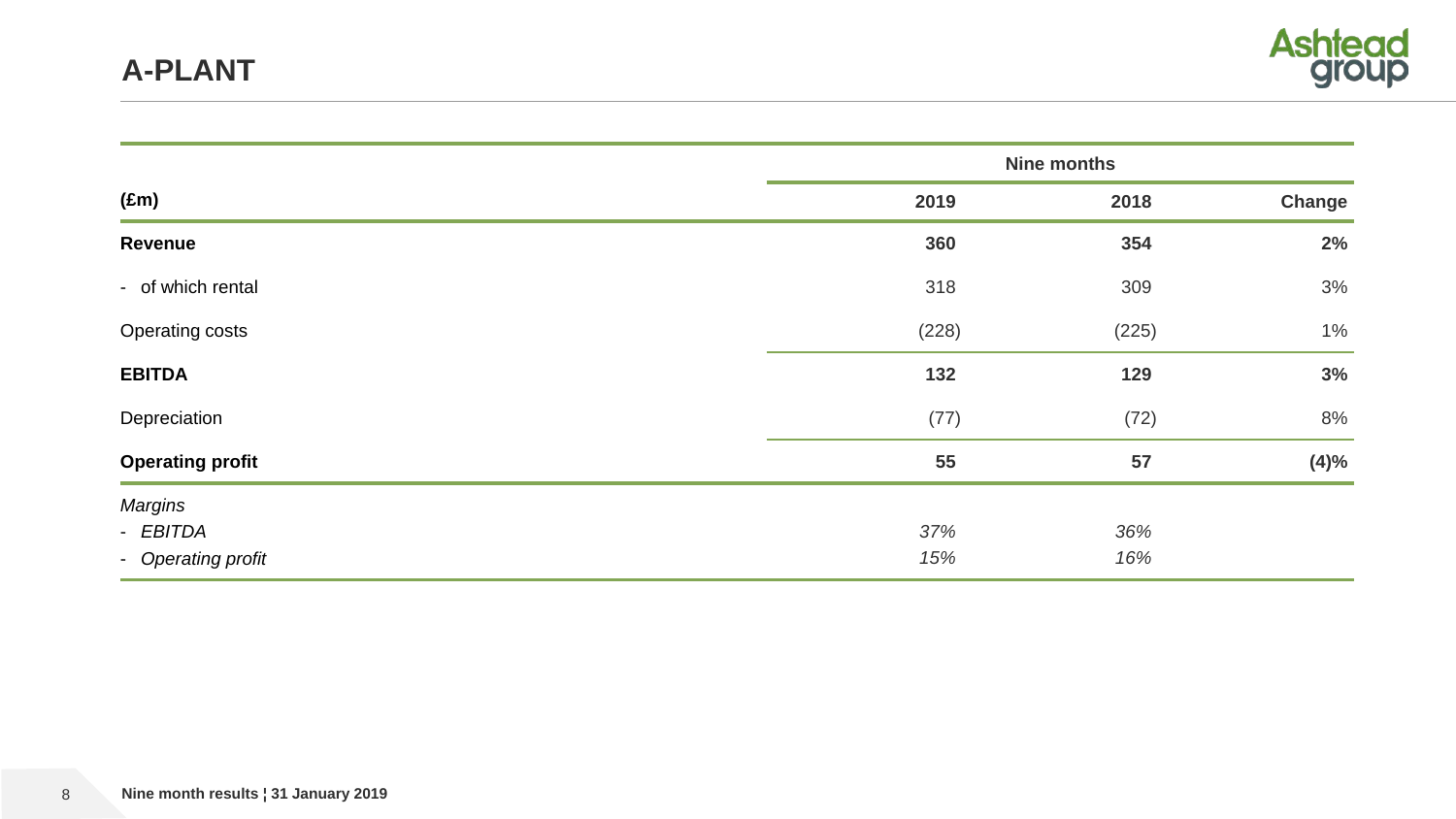

| $(\text{Em})$                                         | 2019  | 2018  | Change <sup>3</sup> |
|-------------------------------------------------------|-------|-------|---------------------|
| EBITDA before exceptional items                       | 1,616 | 1,342 | 19%                 |
| Cash inflow from operations <sup>1</sup>              | 1,500 | 1,280 | 14%                 |
| Cash conversion ratio <sup>2</sup>                    | 92.8% | 95.4% |                     |
| Replacement and non-rental capital expenditure        | (513) | (400) |                     |
| Rental equipment and other disposal proceeds received | 136   | 118   |                     |
| Interest and tax paid                                 | (115) | (154) |                     |
| Cash inflow before discretionary expenditure          | 1,008 | 844   |                     |
| Growth capital expenditure                            | (936) | (640) |                     |
| <b>Exceptional costs</b>                              |       | (25)  |                     |
| Free cash flow                                        | 72    | 179   |                     |
| <b>Business acquisitions</b>                          | (461) | (282) |                     |
| Dividends paid                                        | (133) | (113) |                     |
| Purchase of own shares by the Company / ESOT          | (342) | (57)  |                     |
| Increase in net debt                                  | (864) | (273) |                     |

<sup>1</sup> Before fleet changes and exceptional items

<sup>2</sup> Cash inflow from operations as a percentage of EBITDA <sup>3</sup> At constant exchange rates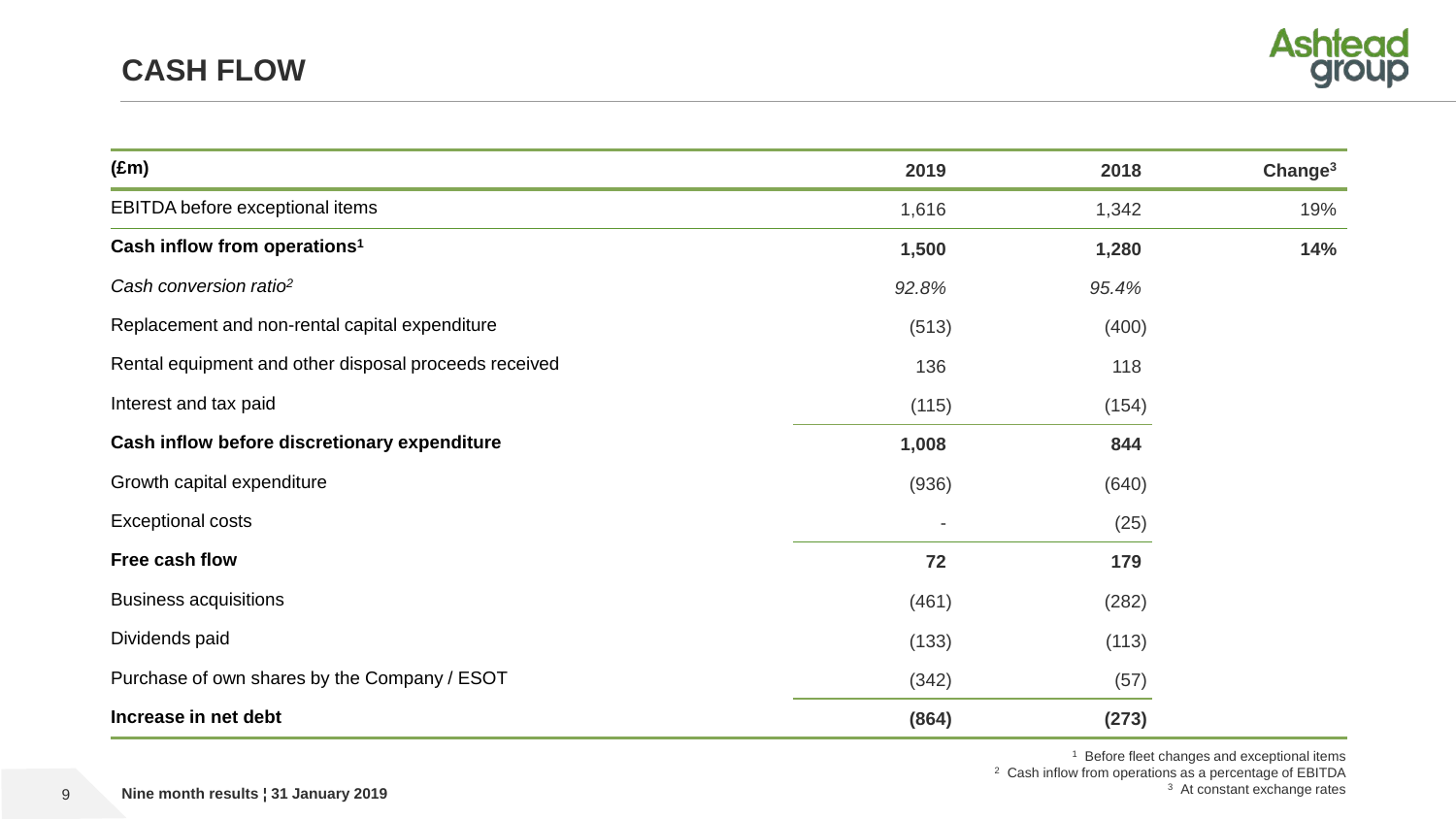

|                                              | January |       |                                             |                   |      |
|----------------------------------------------|---------|-------|---------------------------------------------|-------------------|------|
| $(\text{Em})$                                | 2019    | 2018  |                                             |                   |      |
| Net debt at 30 April                         | 2,712   | 2,528 | 3.5                                         |                   |      |
| <b>Translation impact</b>                    | 106     | (214) | 3.0                                         | 2.9               |      |
| Opening debt at closing exchange rates       | 2,818   | 2,314 | 2.5                                         |                   | 2.6  |
| Change from cash flows                       | 864     | 273   |                                             |                   |      |
| Debt acquired                                | 28      | 41    | 2.0                                         |                   |      |
| Non-cash movements                           | 15      |       | 1.5                                         | At constant excha |      |
| Net debt at period end                       | 3,725   | 2,628 |                                             | 2011              | 2012 |
|                                              |         |       | <b>Interest</b>                             | Floating rate:    |      |
| Comprising:                                  |         |       |                                             | Fixed rate:       |      |
| First lien senior secured bank debt          | 2,010   | 1,453 |                                             |                   |      |
| Second lien secured notes                    | 1,726   | 1,179 |                                             |                   |      |
| Finance lease obligations                    | 6       | 5     |                                             |                   |      |
| Cash in hand                                 | (17)    | (9)   |                                             |                   |      |
|                                              | 3,725   | 2,628 |                                             |                   |      |
| Net debt to EBITDA leverage <sup>1</sup> (x) | 1.8     | 1.6   | <sup>1</sup> At January 2019 exchange rates |                   |      |





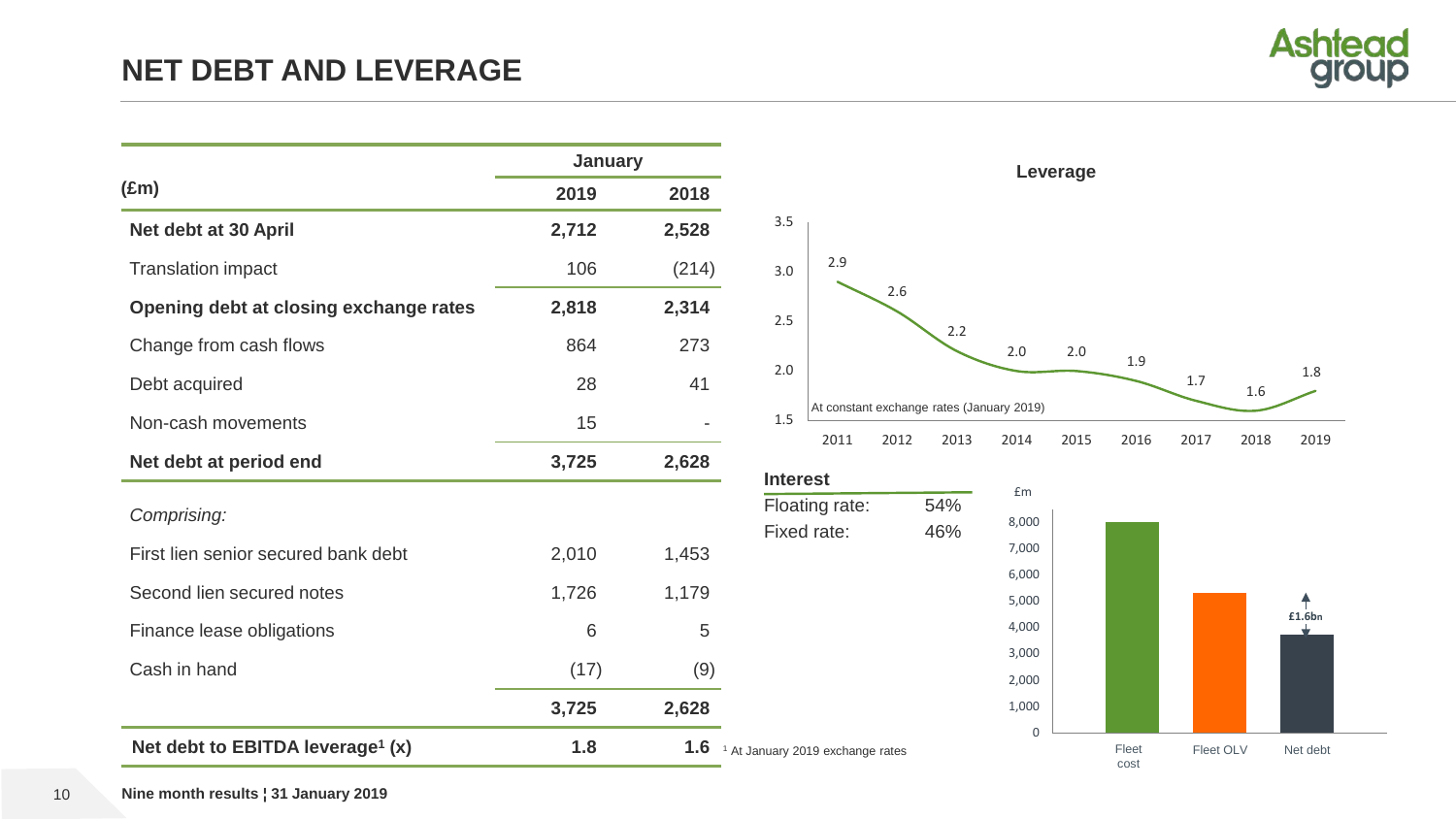

# **Brendan**  Horgan<br>
Operational<br>
review

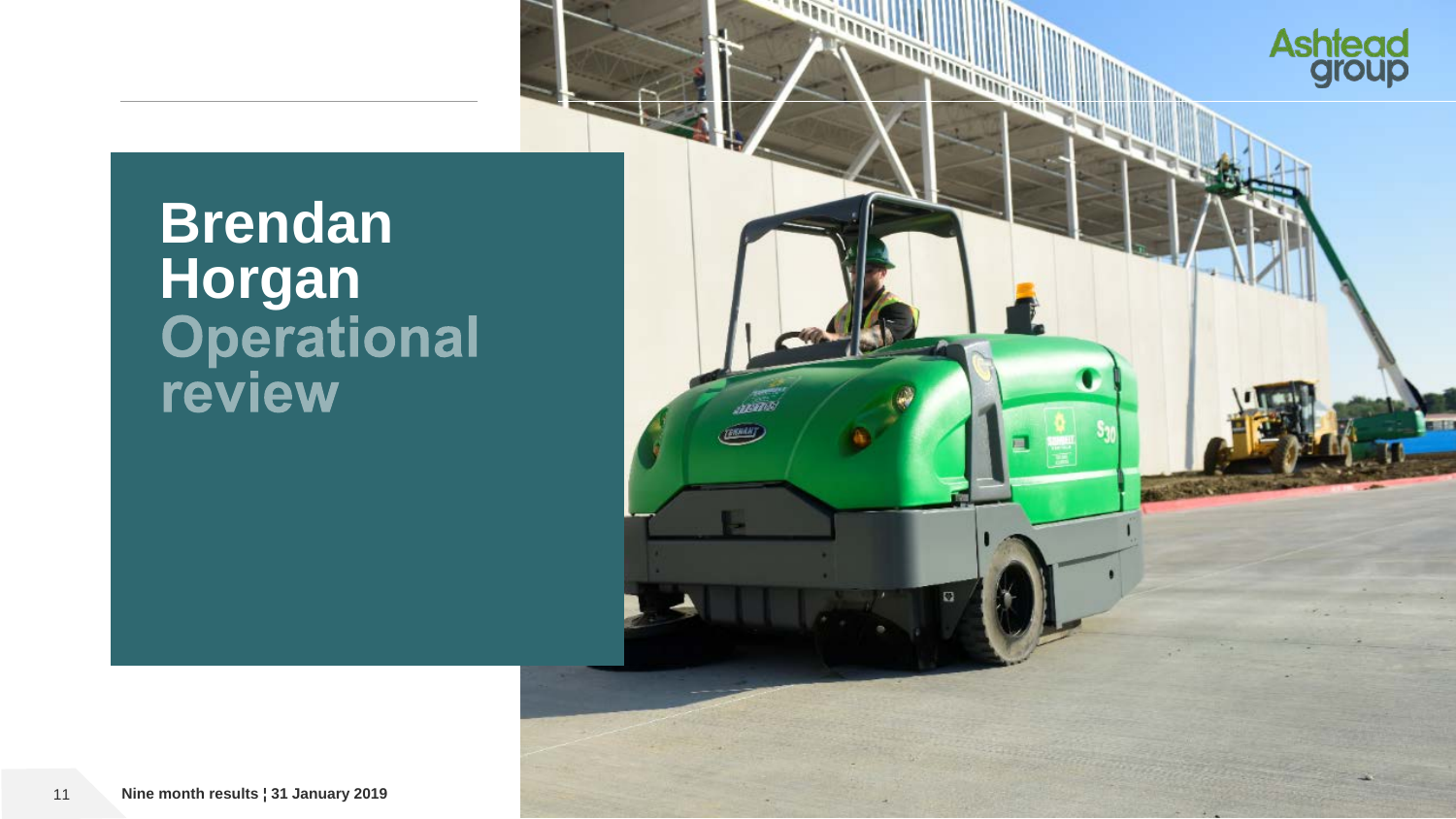

|                | 2018/19<br>original plan | Q <sub>1</sub> | Q2  | Q3  | 9 months to<br>January 2019 |
|----------------|--------------------------|----------------|-----|-----|-----------------------------|
| Organic growth | $8 - 11\%$               | 17%            | 15% | 15% | 15%                         |
| Bolt-ons       | $3 - 4%$                 | 2%             | 4%  | 5%  | 4%                          |
|                | $11 - 15%$               | 19%            | 19% | 20% | 19%                         |

Rental only revenue presented on a billing day basis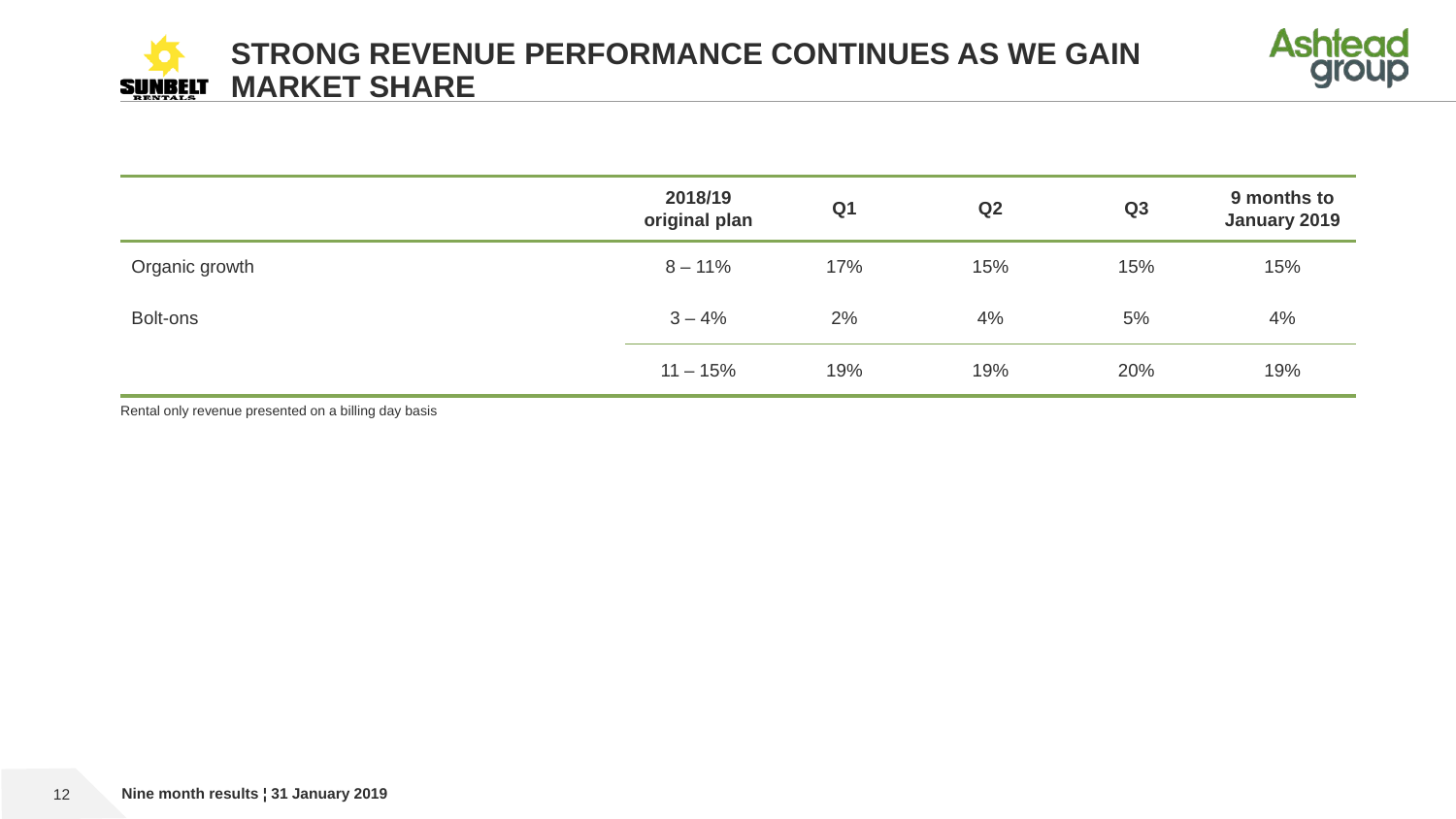



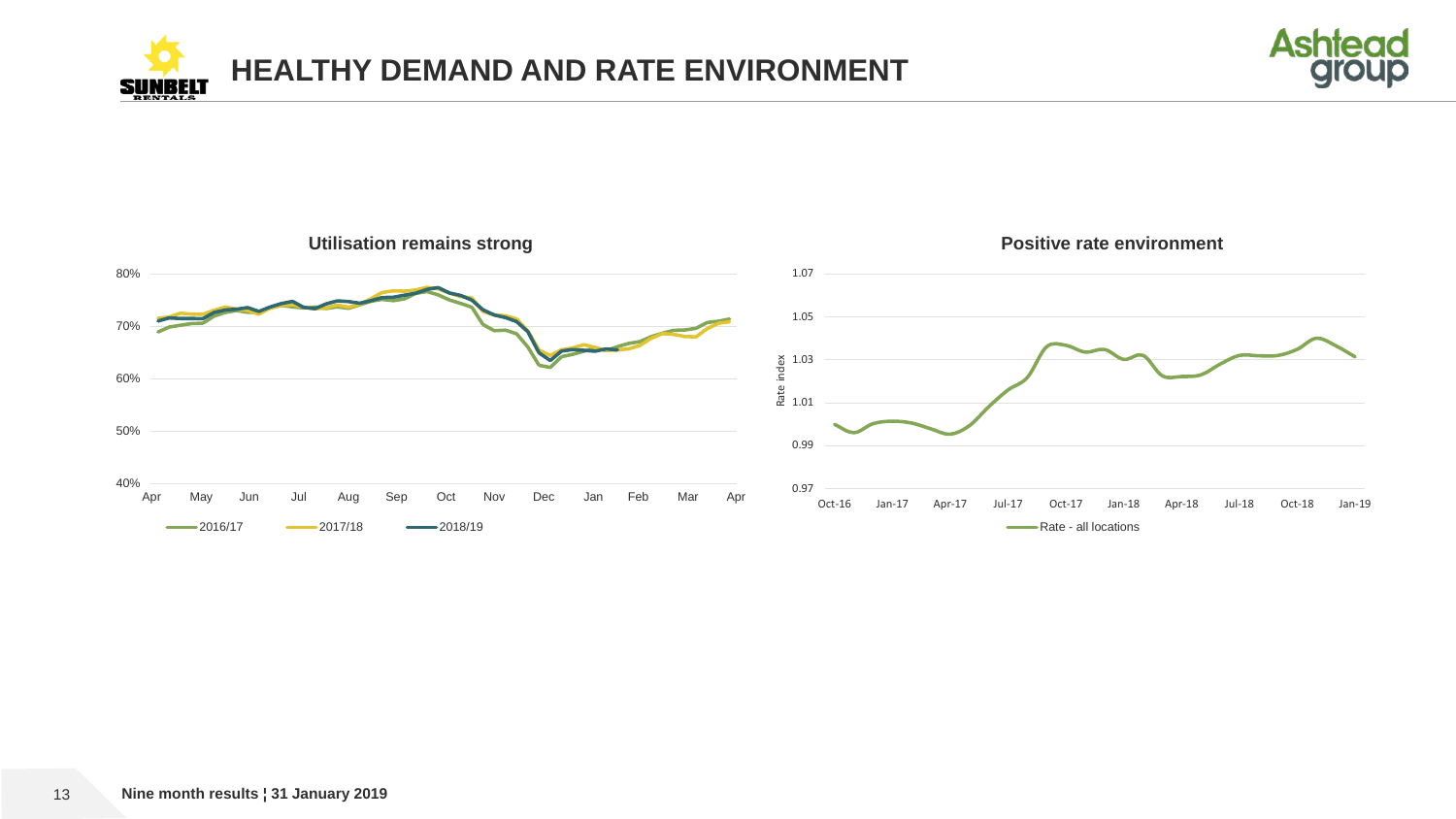





14 **Nine month results ¦ 31 January 2019**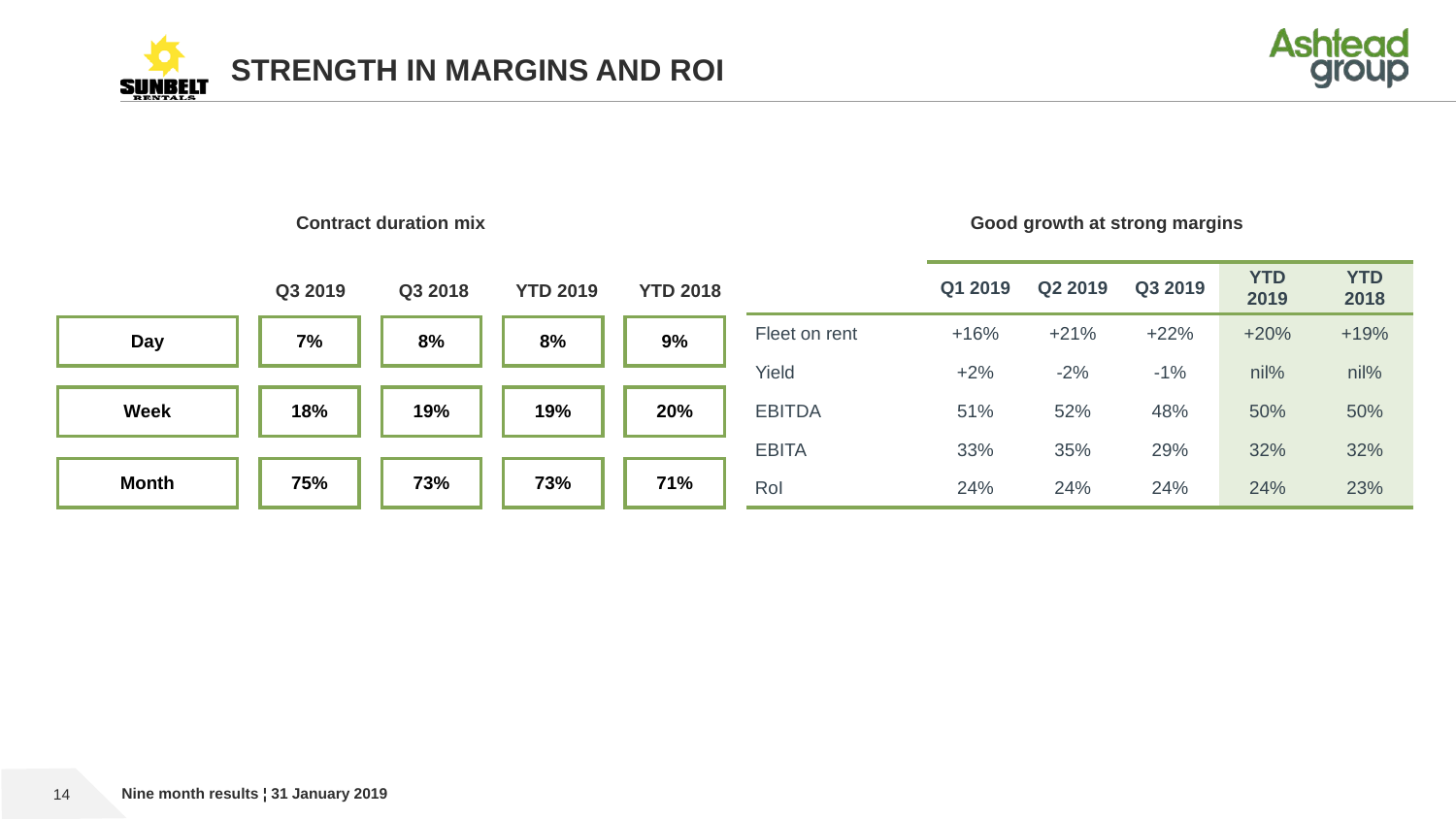



|                                       | 2017/18 | Q1 2018/19 | Q2 2018/19 | Q3 2018/19 | 2018/19 to date |
|---------------------------------------|---------|------------|------------|------------|-----------------|
| <b>Number of greenfield locations</b> |         |            |            |            |                 |
| - General tool                        | 16      | 6          |            |            | 15              |
| - Specialty                           | 26      | 13         | 21         |            | 42              |
| <b>Total</b>                          | 42      | 19         | 25         | 13         | 57              |

|                                 | 2017/18 | Q1 2018/19               | Q2 2018/19               | Q3 2018/19 | 2018/19 to date |
|---------------------------------|---------|--------------------------|--------------------------|------------|-----------------|
| Acquisition consideration (\$m) |         |                          |                          |            |                 |
| - General tool                  | 236     | $\overline{\phantom{a}}$ | 270                      | 13         | 283             |
| - Specialty                     | 23      | 116                      | $\overline{\phantom{0}}$ | 136        | 252             |
| <b>Total</b>                    | 259     | 116                      | 270                      | 149        | 535             |

**Completed four acquisitions in the quarter** 

**Since quarter end, we have completed a further three acquisitions for \$134m**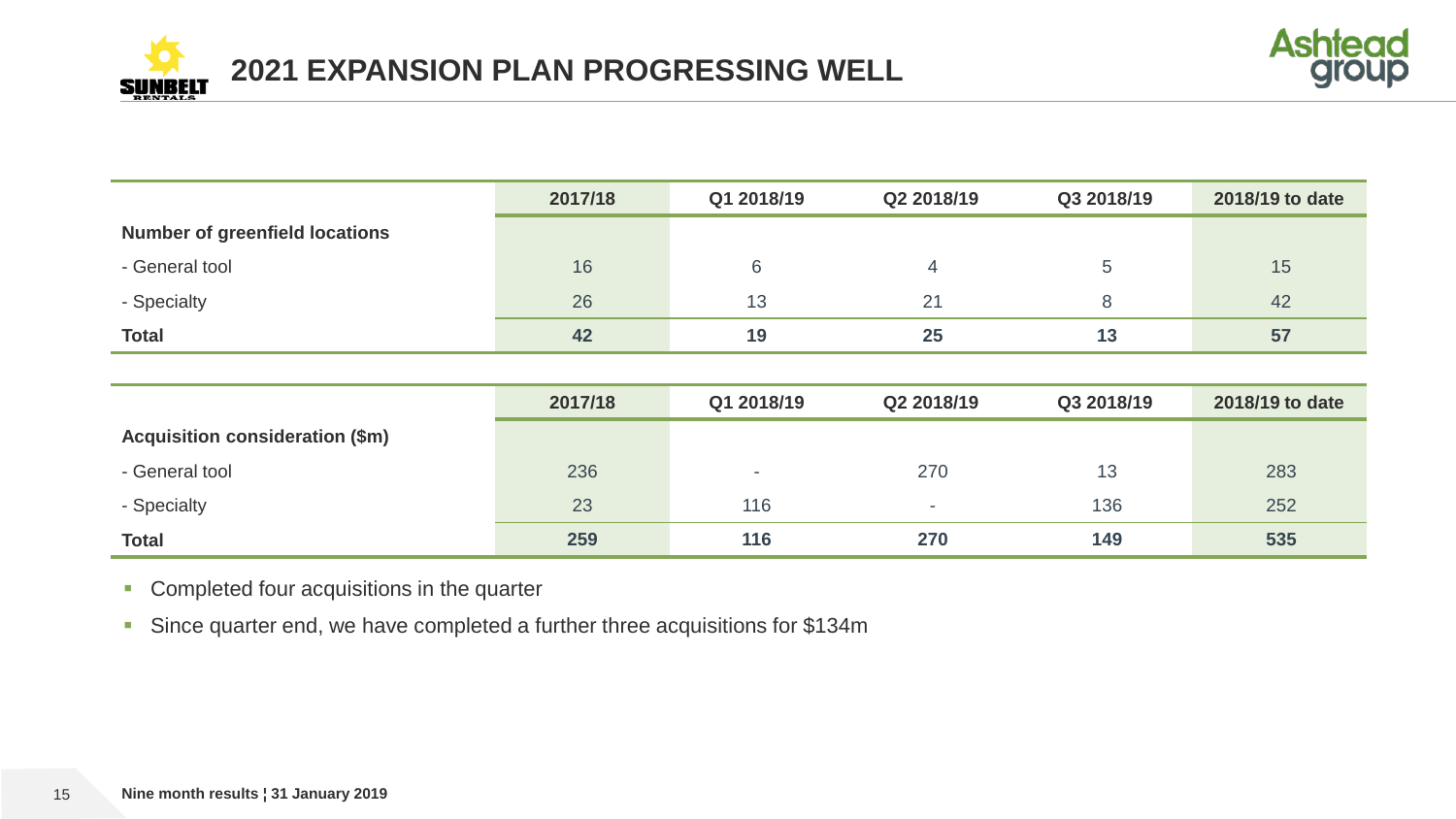



#### **US rental revenue forecasts**

| Industry<br>rental<br>+5% +5% +5%<br>$+7\%$<br>revenue | 2018 | 2019 2020 2021 2022 |        |
|--------------------------------------------------------|------|---------------------|--------|
|                                                        |      |                     | $+5\%$ |

Source: IHS Markit (February 2019)

SII





#### **ABC Construction Backlog Indicator**



#### **Real personal consumption expenditures** Indexed: 2012=100



Source: Bureau of Economic Analysis (February 2019)

#### **Square footage under roof rental opportunity**



Source: Capital Markets Day presentation – April 2018

#### **Real GDP** Percentage change from preceding quarter



Seasonally adjusted annual rates Source: Bureau of Economic Analysis (February 2019)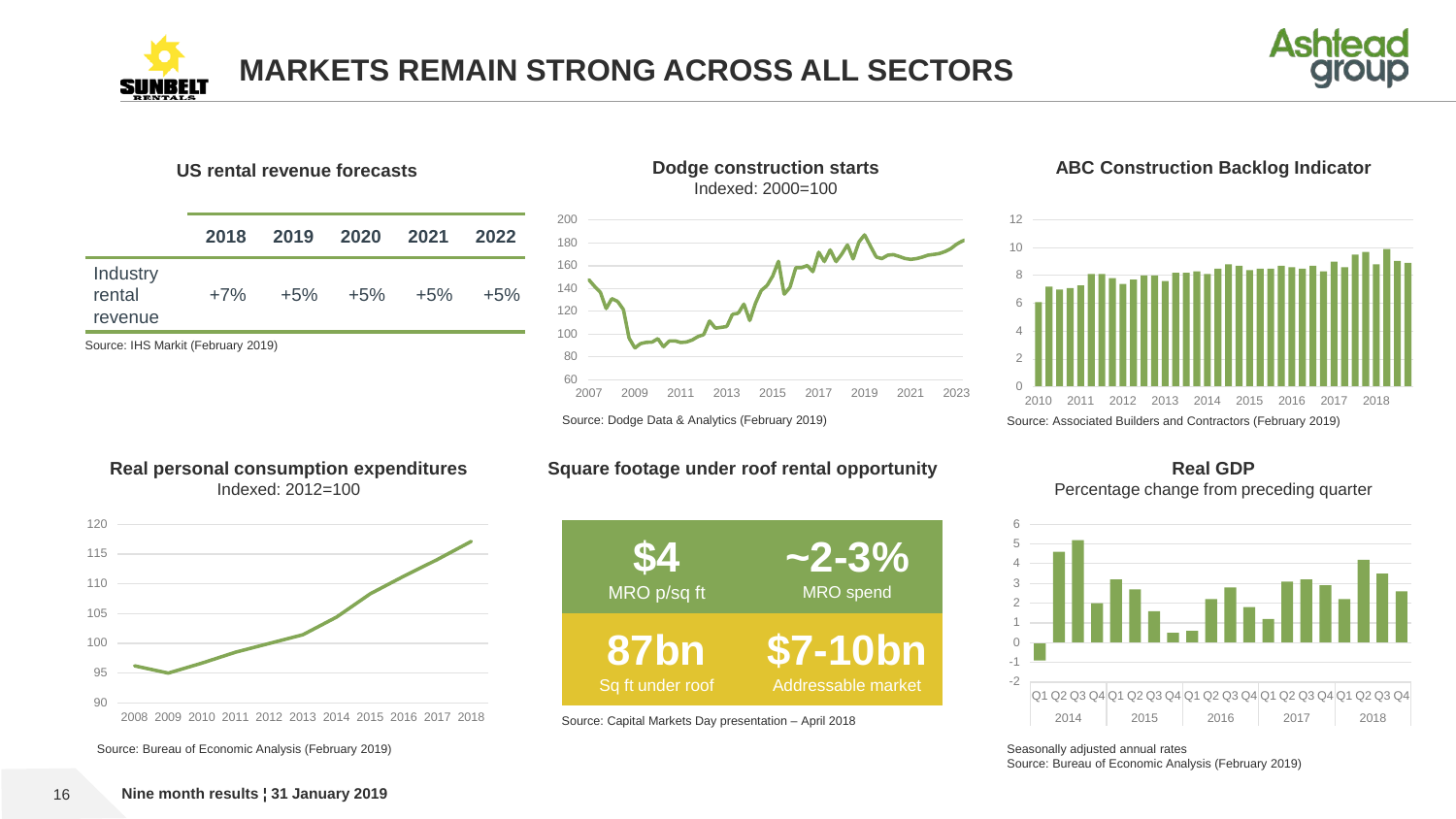**SUNBELT CANADA**

**CONTINUING EXPANSION OF THE CANADIAN BUSINESS**



|                                   | Locations |
|-----------------------------------|-----------|
| Location count at 1 May 2018      | 54        |
| - Greenfield openings             | 4         |
| - Bolt-on acquisitions            | 9         |
| Location count at 31 January 2019 |           |

- Pro forma rental only revenue growth of 20%
- **Continuing expansion with C\$106m spent on five** bolt-on acquisitions
- **Introduction of specialty businesses**
- **Low market share in growing market**

#### **Canadian rental revenue forecasts**

|                                             | 2018  | 2019   | 2020   | 2021  | 2022   |
|---------------------------------------------|-------|--------|--------|-------|--------|
| Industry rental<br>revenue                  | $+5%$ | $+4\%$ | $+6\%$ | $+5%$ | $+3\%$ |
| $0.1110 M1$ (Feb $1.110 M2$ (Feb $1.110 M2$ |       |        |        |       |        |

Source: IHS Markit (February 2019)



**CANADA**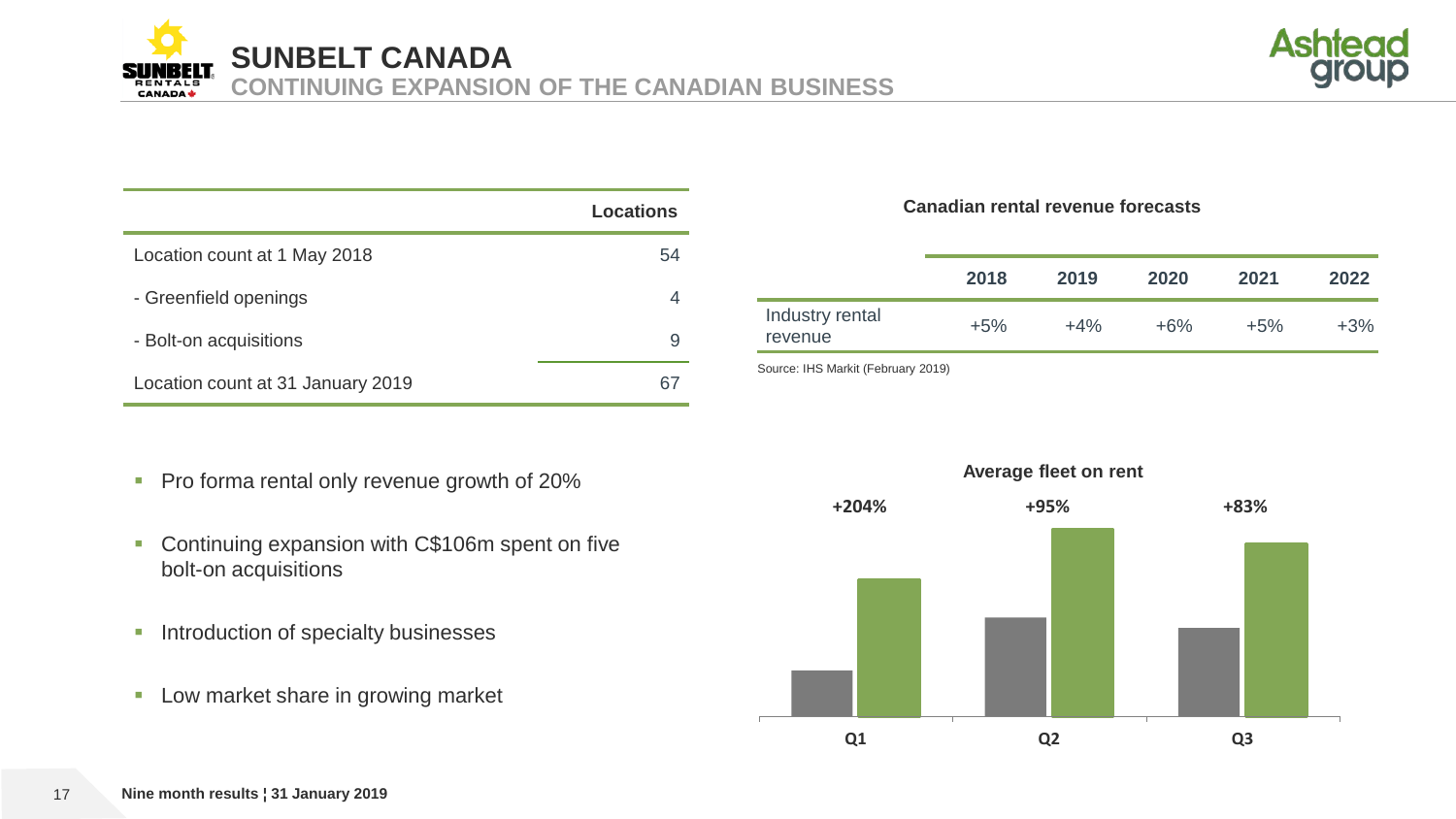





## Average fleet on rent **Physical utilisation**



**Year over year change in yield Margins Margins Margins Margins** 



|               | Q1 2019 | Q2 2019 | Q3 2019 | <b>YTD</b><br>2019 | <b>YTD</b><br>2018 |
|---------------|---------|---------|---------|--------------------|--------------------|
| <b>EBITDA</b> | 38%     | 38%     | 34%     | 37%                | 36%                |
| <b>EBITA</b>  | 18%     | 18%     | 10%     | 15%                | 16%                |

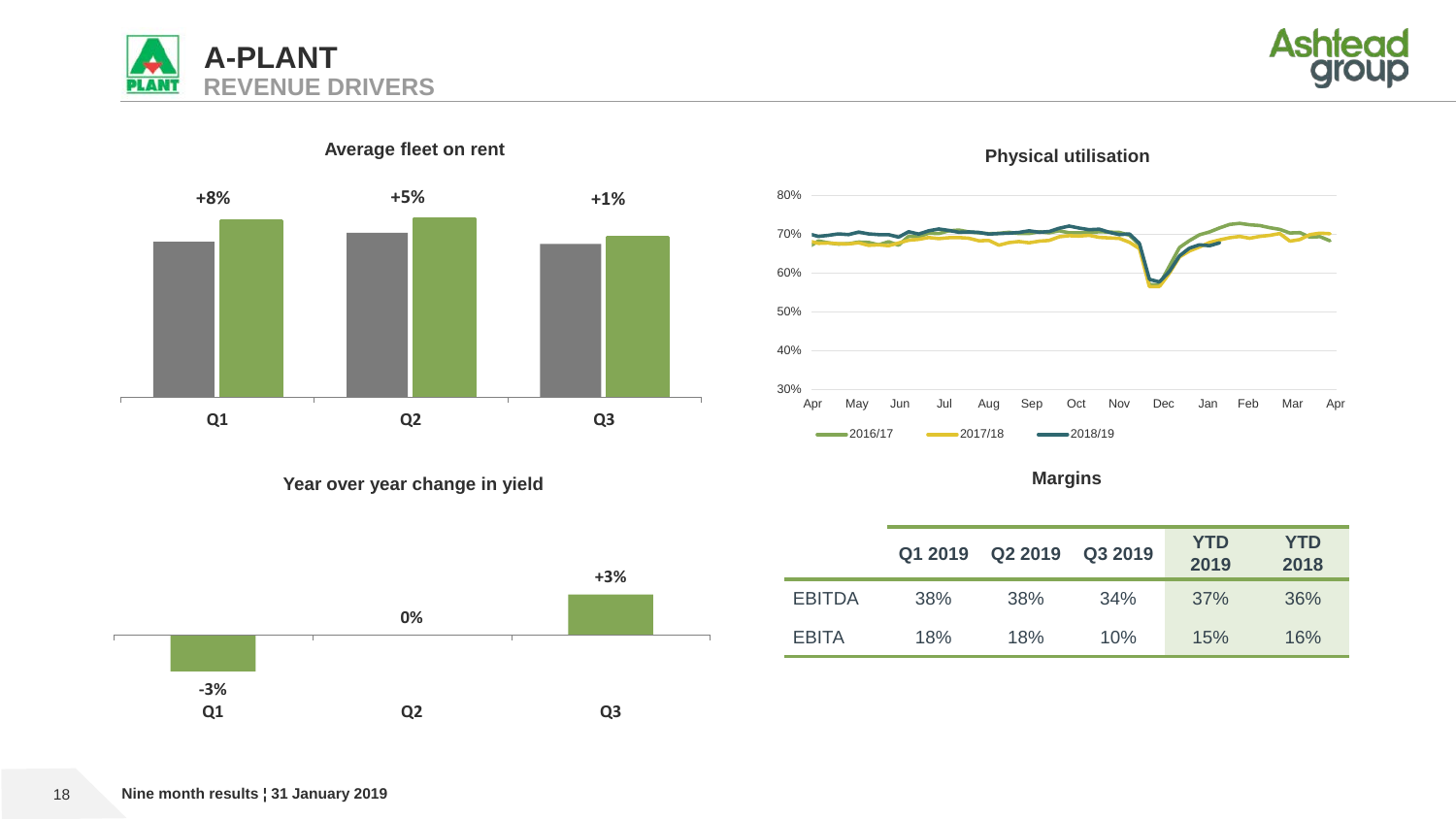

|                       |                         |               | 2019<br>Initial guidance <sup>1</sup> | 2019<br>Current guidance <sup>1</sup> | 2020<br>Outlook <sup>1</sup> |
|-----------------------|-------------------------|---------------|---------------------------------------|---------------------------------------|------------------------------|
| Sunbelt US (\$m)      | - rental fleet          | - replacement | $300 - 400$                           | $400 - 500$                           | $500 - 600$                  |
|                       |                         | - growth      | $850 - 950$                           | $1,000 - 1,100$                       | $1,000 - 1,100$              |
|                       | - non-rental fleet      |               | 120                                   | 140                                   | 140                          |
|                       |                         |               | $1,270 - 1,470$                       | $1,540 - 1,740$                       | $1,640 - 1,840$              |
| <b>Sunbelt Canada</b> | - rental fleet          | - replacement | $10 - 20$                             | $20 - 30$                             | $20 - 30$                    |
| (C\$m)                |                         | - growth      | $100 - 110$                           | $120 - 130$                           | $70 - 80$                    |
|                       | - non-rental fleet      |               | 10                                    | 20                                    | 20                           |
|                       |                         |               | $120 - 140$                           | $160 - 180$                           | $110 - 130$                  |
| A-Plant (£m)          | - rental fleet          | - replacement | $55 - 65$                             | $55 - 65$                             | $45 - 55$                    |
|                       |                         | - growth      | $25 - 30$                             | $25 - 30$                             | $15 - 25$                    |
|                       | - non-rental fleet      |               | 40                                    | 40                                    | 35                           |
|                       |                         |               | $120 - 135$                           | $120 - 135$                           | $95 - 115$                   |
| Group (£m)            | Capital outlook (gross) |               | $1,170 - 1,350$                       | $1,400 - 1,580$                       | $1,420 - 1,610$              |
|                       | Disposal proceeds       |               | $(105 - 135)$                         | $(150 - 180)$                         | $(160 - 190)$                |
|                       | Capex outlook (net)     |               | $1,065 - 1,215$                       | $1,250 - 1,400$                       | $1,260 - 1,420$              |

<sup>1</sup> Stated at £1 =  $$1.30$  and £1 = C\$1.70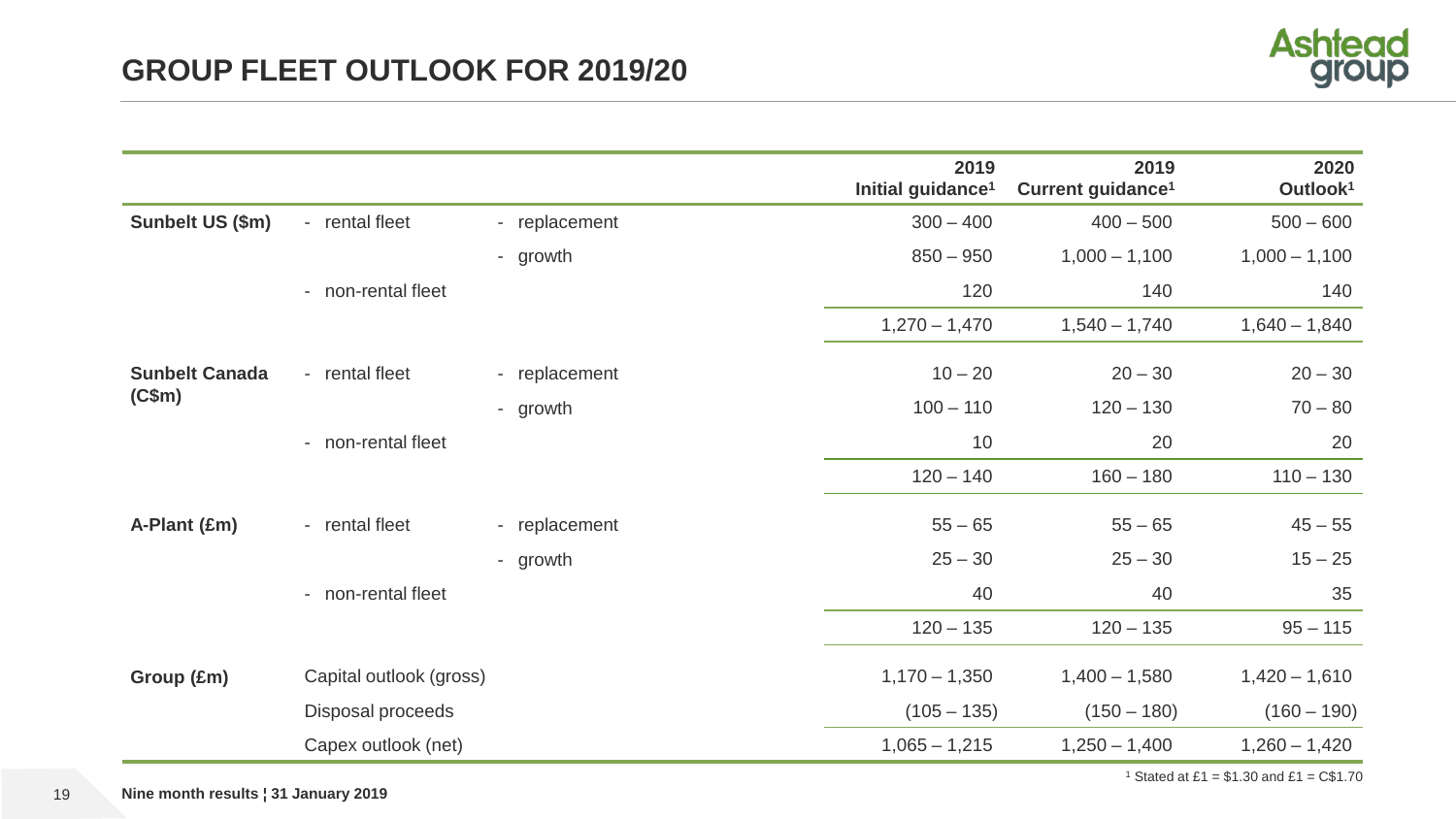

- 
- 1. Organic growth **E1,290m** invested in business
	- 62 greenfields opened

2. Bolt-on acquisitions **E** £491m spent on bolt-ons

- 3. Returns to shareholders Progressive dividend policy
	- Completed £550m of original buyback programme, with a total of £675m anticipated to be spent under December 2017 programme
	- Minimum of £500m to be spent on buybacks in 2019/20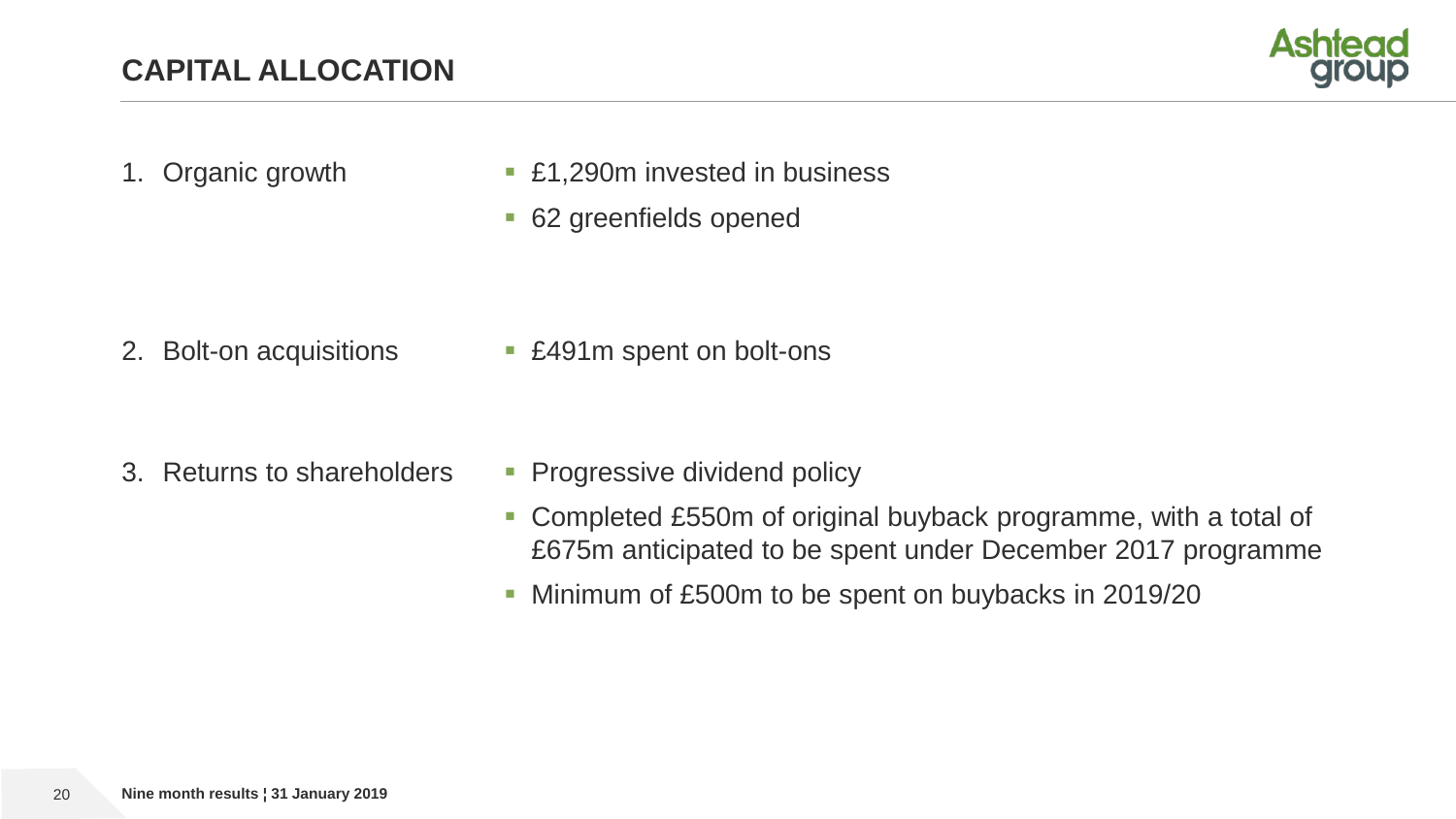

- Continuing strong revenue and profit growth
- **Executing well on our 2021 plan as witnessed by our market share gains**
- **Refinanced debt facilities enhance financial strength and flexibility**
- Our capital plans for next year are consistent with our 2021 plan which envisages EPS growth of 15-20%
- **Dutlook remains positive and trading is strong with supportive end markets. We expect full year** results to be in line with our expectations and as such the Board continues to look to the medium term with confidence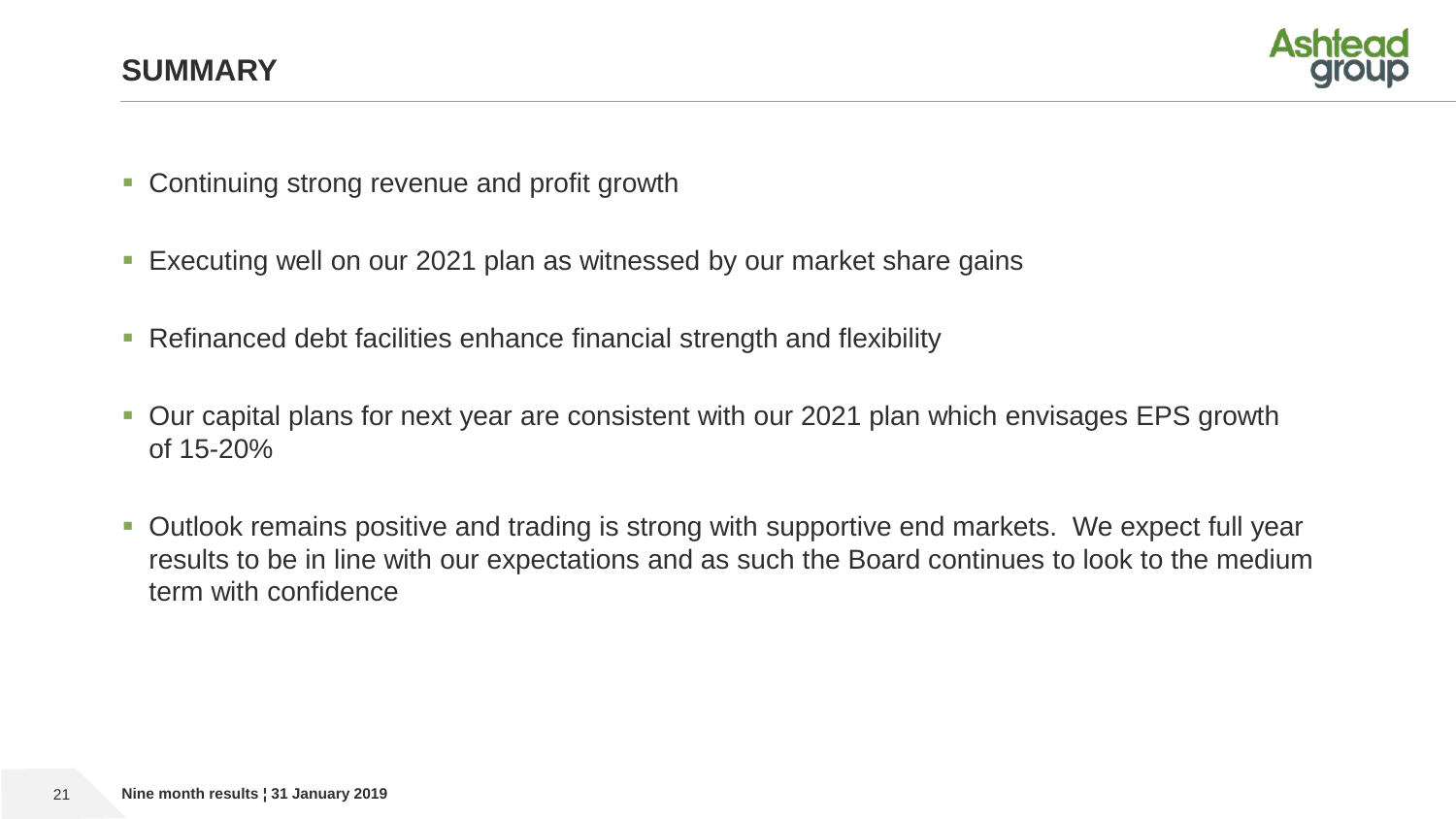

**May 20** 

as na Sean<br>agus Seale

**SUNBELT** 

蒙

 $\overline{\mathbf{m}}$ 

# **Appendices**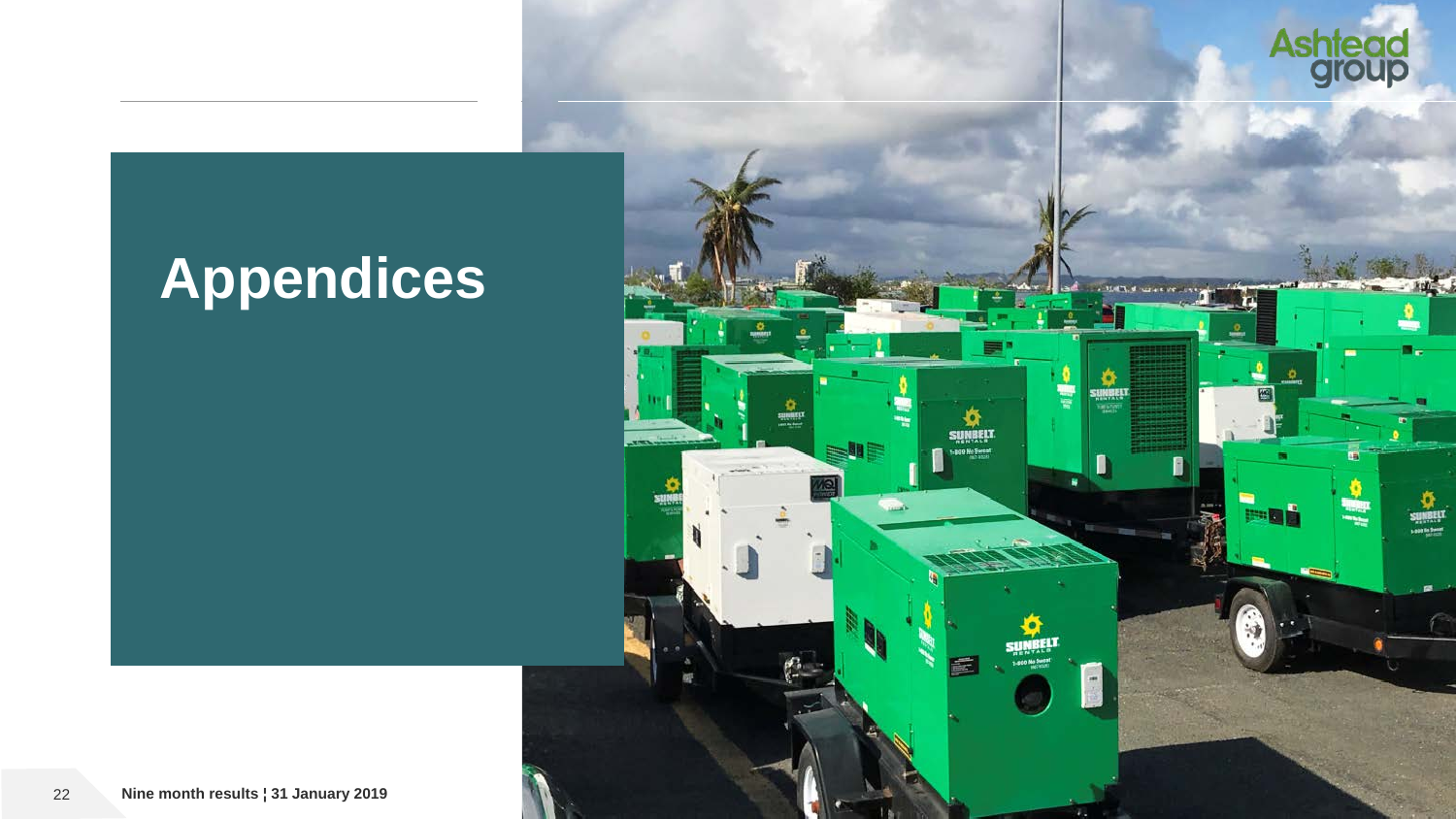# **DIVISIONAL PERFORMANCE – Q3**



|                                    | <b>Revenue</b>           |                          |                          |      | <b>EBITDA</b> |                     | <b>Profit</b> |                |                     |  |
|------------------------------------|--------------------------|--------------------------|--------------------------|------|---------------|---------------------|---------------|----------------|---------------------|--|
|                                    | 2019                     | 2018                     | Change <sup>1</sup>      | 2019 | 2018          | Change <sup>1</sup> | 2019          | 2018           | Change <sup>1</sup> |  |
| Sunbelt US (\$m)                   | 1,259                    | 1,034                    | 22%                      | 598  | 492           | 22%                 | 363           | 298            | 22%                 |  |
| Sunbelt Canada (C\$m)              | 89                       | 70                       | 28%                      | 29   | 23            | 28%                 | 11            | 12             | $(10)\%$            |  |
|                                    |                          |                          |                          |      |               |                     |               |                |                     |  |
| Sunbelt US (£m)                    | 981                      | 766                      | 28%                      | 467  | 364           | 28%                 | 284           | 220            | 29%                 |  |
| A-Plant                            | 110                      | 109                      | 1%                       | 37   | 36            | 3%                  | 10            | 10             | 5%                  |  |
| Sunbelt Canada                     | 52                       | 41                       | 27%                      | 17   | 13            | 28%                 | 7             | $\overline{7}$ | $(10)\%$            |  |
| Group central costs                | $\overline{\phantom{a}}$ | $\overline{\phantom{a}}$ | $\overline{\phantom{a}}$ | (4)  | (4)           | $(10)\%$            | (4)           | (4)            | $(10)\%$            |  |
|                                    | 1,143                    | 916                      | 25%                      | 517  | 409           | 27%                 | 297           | 233            | 27%                 |  |
| Net financing costs                |                          |                          |                          |      |               |                     | (43)          | (28)           | 52%                 |  |
| Profit before amortisation and tax |                          |                          |                          |      |               |                     | 254           | 205            | 24%                 |  |
| Amortisation                       |                          |                          |                          |      |               |                     | (13)          | (11)           | 24%                 |  |
| Profit before taxation             |                          |                          |                          |      |               |                     | 241           | 194            | 24%                 |  |
| Taxation                           |                          |                          |                          |      |               |                     | (60)          | 354            | nm                  |  |
| Profit after taxation              |                          |                          |                          |      |               |                     | 181           | 548            | (67)%               |  |
| <b>Margins</b>                     |                          |                          |                          |      |               |                     |               |                |                     |  |
| - Sunbelt US                       |                          |                          |                          | 48%  | 48%           |                     | 29%           | 29%            |                     |  |
| - A-Plant                          |                          |                          |                          | 34%  | 33%           |                     | 10%           | 9%             |                     |  |
| - Sunbelt Canada                   |                          |                          |                          | 32%  | 32%           |                     | 12%           | 18%            |                     |  |
| - Group                            |                          |                          |                          | 45%  | 45%           |                     | 26%           | 26%            |                     |  |

23 **Nine month results | 31 January 2019** 1 As reported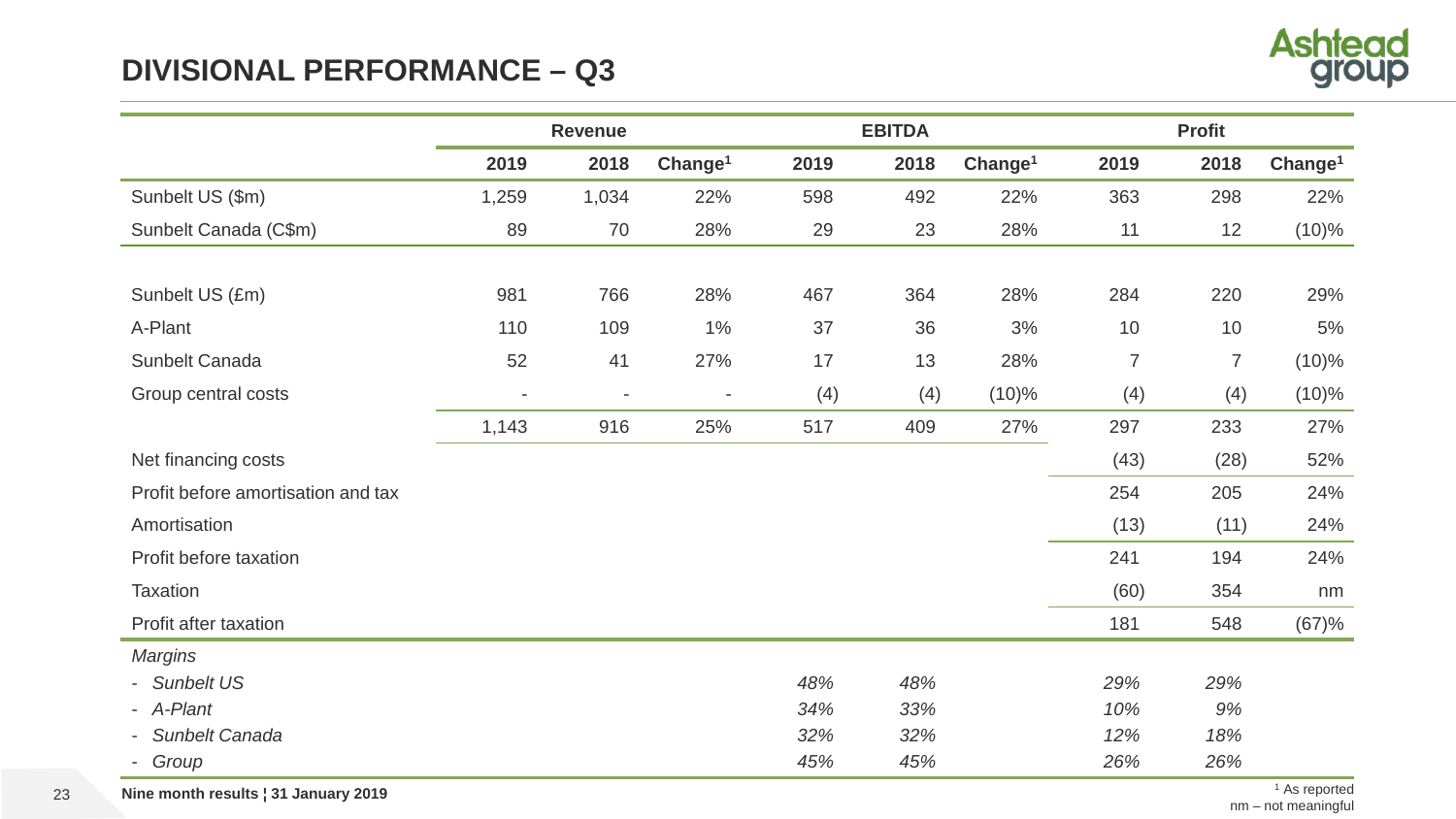# **DIVISIONAL PERFORMANCE – LTM**



|                                                       | <b>Revenue</b>           |                          |                     |       | <b>EBITDA</b> |                     | <b>Profit</b> |       |                     |  |
|-------------------------------------------------------|--------------------------|--------------------------|---------------------|-------|---------------|---------------------|---------------|-------|---------------------|--|
|                                                       | 2019                     | 2018                     | Change <sup>1</sup> | 2019  | 2018          | Change <sup>1</sup> | 2019          | 2018  | Change <sup>1</sup> |  |
| Sunbelt US (\$m)                                      | 4,793                    | 3,998                    | 20%                 | 2,371 | 1,988         | 19%                 | 1,502         | 1,247 | 20%                 |  |
| Sunbelt Canada (C\$m)                                 | 319                      | 181                      | 77%                 | 104   | 68            | 52%                 | 43            | 36    | 18%                 |  |
|                                                       |                          |                          |                     |       |               |                     |               |       |                     |  |
| Sunbelt US (£m)                                       | 3,622                    | 3,068                    | 18%                 | 1,792 | 1,526         | 17%                 | 1,135         | 957   | 19%                 |  |
| A-Plant                                               | 478                      | 471                      | 2%                  | 171   | 171           | nil%                | 68            | 78    | (13)%               |  |
| Sunbelt Canada (£m)                                   | 185                      | 107                      | 72%                 | 60    | 41            | 48%                 | 25            | 21    | 15%                 |  |
| Group central costs                                   | $\overline{\phantom{a}}$ | $\overline{\phantom{a}}$ |                     | (16)  | (15)          | 7%                  | (16)          | (15)  | 6%                  |  |
|                                                       | 4,285                    | 3,646                    | 18%                 | 2,007 | 1,723         | 16%                 | 1,212         | 1,041 | 16%                 |  |
| Net financing costs                                   |                          |                          |                     |       |               |                     | (139)         | (110) | 26%                 |  |
| Profit before amortisation, exceptional items and tax |                          |                          |                     |       |               |                     | 1,073         | 931   | 15%                 |  |
| Amortisation and exceptional items                    |                          |                          |                     |       |               |                     | (47)          | (63)  | (25)%               |  |
| Profit before taxation                                |                          |                          |                     |       |               |                     | 1,026         | 868   | 18%                 |  |
| <b>Taxation</b>                                       |                          |                          |                     |       |               |                     | (283)         | 121   | nm                  |  |
| Profit after taxation                                 |                          |                          |                     |       |               |                     | 743           | 989   | (25%)               |  |
| <b>Margins</b>                                        |                          |                          |                     |       |               |                     |               |       |                     |  |
| - Sunbelt US                                          |                          |                          |                     | 49%   | 50%           |                     | 31%           | 31%   |                     |  |
| - A-Plant                                             |                          |                          |                     | 36%   | 36%           |                     | 14%           | 17%   |                     |  |
| <b>Sunbelt Canada</b>                                 |                          |                          |                     | 33%   | 38%           |                     | 13%           | 20%   |                     |  |
| Group                                                 |                          |                          |                     | 47%   | 47%           |                     | 28%           | 29%   |                     |  |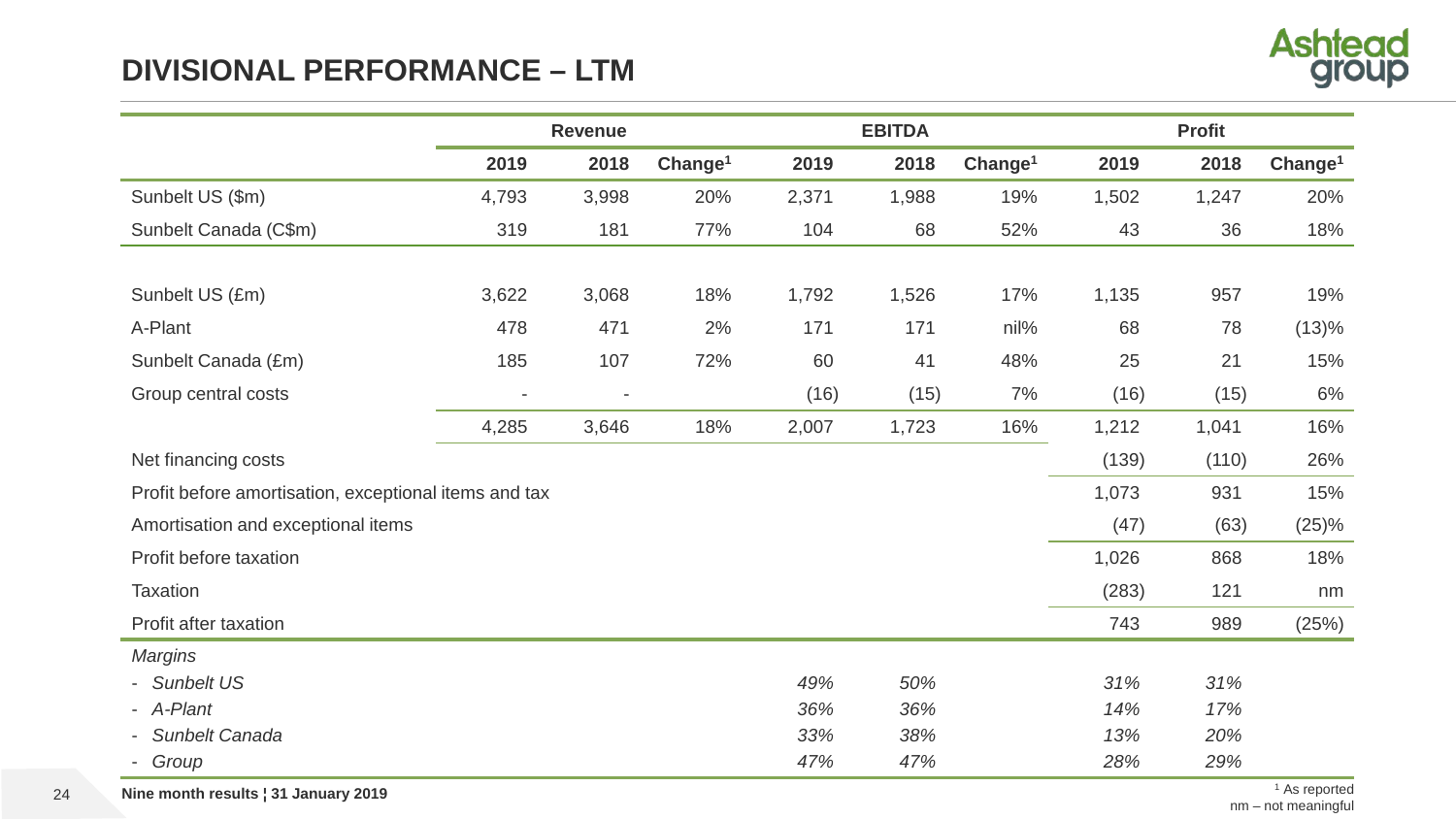



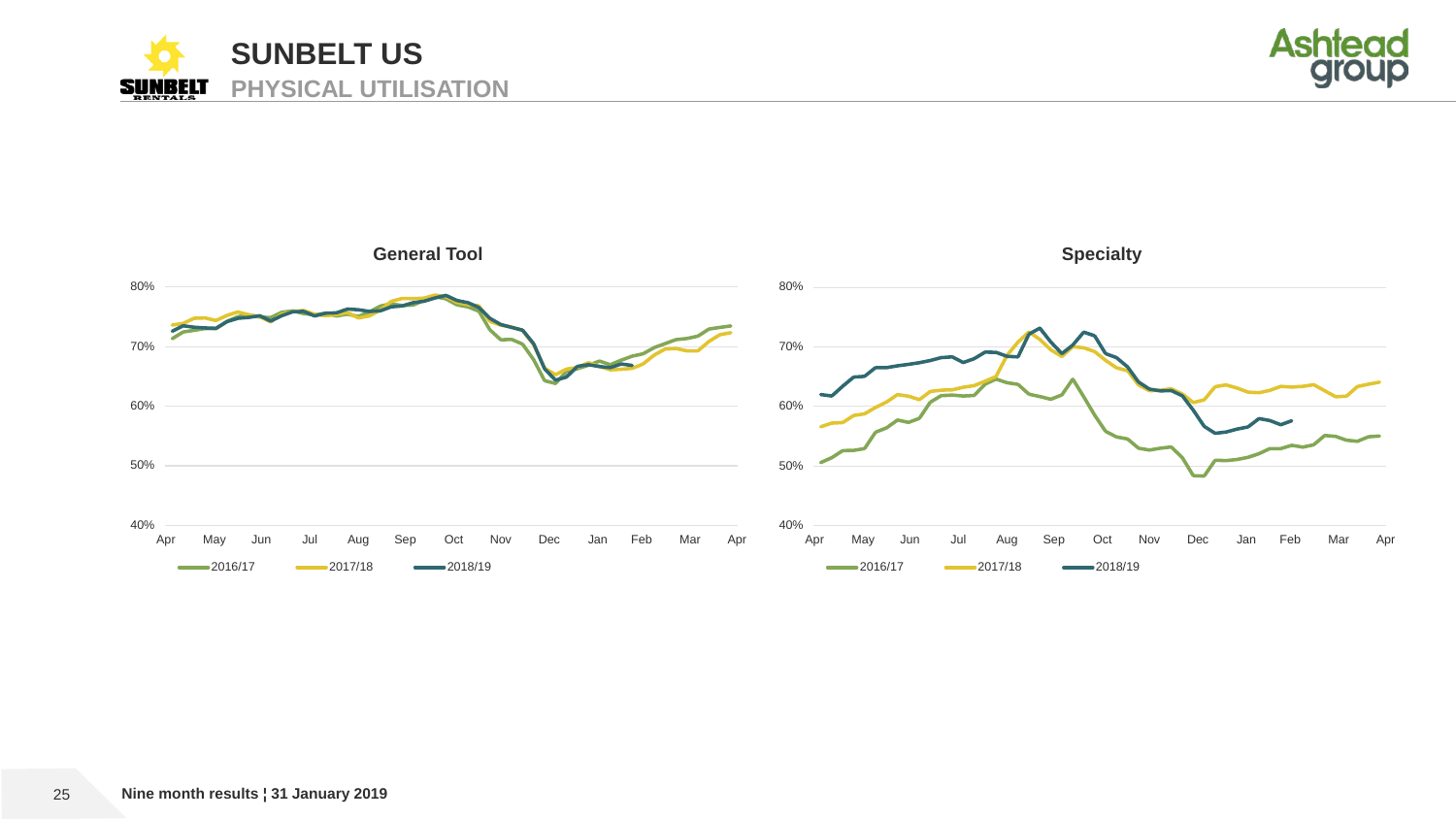



- **-** Debt facilities committed for average of 6 years
- No amortisation
- No financial monitoring covenants whilst availability exceeds \$410m (January 2019: \$1,603m)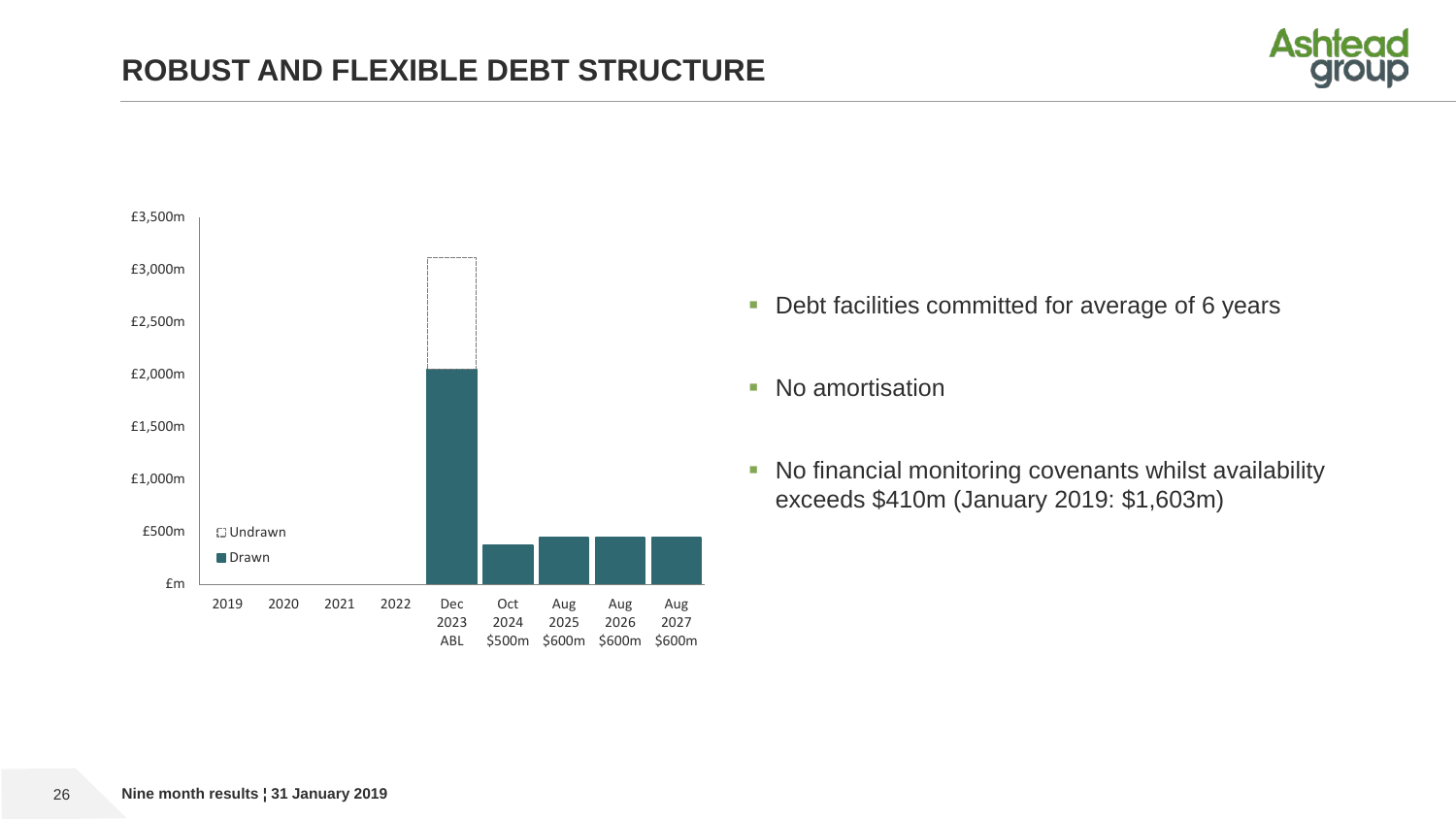## **CASH FLOW FUNDS ORGANIC FLEET GROWTH HEALTHY EBITDA MARGINS ENSURE SIGNIFICANT TOP LINE CASH GENERATION THROUGH THE CYCLE**



|                                                                                | <b>LTM</b>    |       |       |       |       |       |       |       |                          |                |       |       |       |       |       |
|--------------------------------------------------------------------------------|---------------|-------|-------|-------|-------|-------|-------|-------|--------------------------|----------------|-------|-------|-------|-------|-------|
| $(\text{Em})$                                                                  | <b>Jan-19</b> | 2018  | 2017  | 2016  | 2015  | 2014  | 2013  | 2012  | 2011                     | 2010           | 2009  | 2008  | 2007  | 2006  | 2005  |
| <b>EBITDA before exceptional items</b>                                         | 2,007         | 1,733 | 1,504 | 1,178 | 908   | 685   | 519   | 381   | 284                      | 255            | 356   | 364   | 310   | 225   | 170   |
| <b>EBITDA</b> margin                                                           | 47%           | 47%   | 47%   | 46%   | 45%   | 42%   | 38%   | 34%   | 30%                      | 30%            | 30%   | 33%   | 35%   | 35%   | 32%   |
| <b>Cash inflow from operations</b><br>before fleet changes and<br>exceptionals | 1,901         | 1,681 | 1,444 | 1,071 | 841   | 646   | 501   | 365   | 280                      | 266            | 374   | 356   | 319   | 215   | 165   |
| Cash conversion ratio                                                          | 95%           | 97%   | 96%   | 91%   | 93%   | 94%   | 97%   | 96%   | 99%                      | 104%           | 104%  | 94%   | 97%   | 96%   | 97%   |
| Replacement capital expenditure                                                | (631)         | (517) | (527) | (562) | (349) | (335) | (329) | (272) | (203)                    | (43)           | (236) | (231) | (245) | (167) | (101) |
| Disposal proceeds                                                              | 178           | 161   | 161   | 180   | 103   | 102   | 96    | 90    | 60                       | 31             | 92    | 93    | 78    | 50    | 36    |
| Interest and tax                                                               | (167)         | (208) | (151) | (85)  | (95)  | (56)  | (48)  | (57)  | (71)                     | (54)           | (64)  | (83)  | (69)  | (41)  | (31)  |
| <b>Cash flow before discretionary</b><br><b>items</b>                          | 1,281         | 1,117 | 927   | 604   | 500   | 357   | 220   | 126   | 66                       | 200            | 166   | 135   | 83    | 57    | 69    |
| Growth capital expenditure                                                     | (1,002)       | (706) | (608) | (672) | (588) | (406) | (254) | (135) |                          |                |       | (120) | (63)  | (63)  | (10)  |
| M&A                                                                            | (538)         | (359) | (421) | (68)  | (242) | (103) | (34)  | (22)  | (35)                     | (1)            | 89    | (6)   | (327) | (44)  |       |
| <b>Exceptional costs</b>                                                       |               | (25)  |       |       |       | (2)   | (16)  | (3)   | (12)                     | (8)            | (9)   | (10)  | (69)  | (20)  | (6)   |
| Cash flow available to equity<br>holders                                       | (259)         | 27    | (102) | (136) | (330) | (154) | (84)  | (35)  | 19                       | 191            | 246   | (1)   | (376) | (70)  | 54    |
| Dividends paid                                                                 | (161)         | (141) | (116) | (82)  | (61)  | (41)  | (20)  | (15)  | (15)                     | (13)           | (13)  | (10)  | (7)   | (2)   |       |
| Share issues/returns                                                           | (453)         | (168) | (55)  | (12)  | (21)  | (23)  | (10)  | (4)   | $\overline{\phantom{a}}$ | $\blacksquare$ | (16)  | (24)  | 144   | 69    |       |
|                                                                                | (873)         | (282) | (273) | (230) | (412) | (218) | (114) | (53)  | 4                        | 178            | 217   | (35)  | (239) | (3)   | 54    |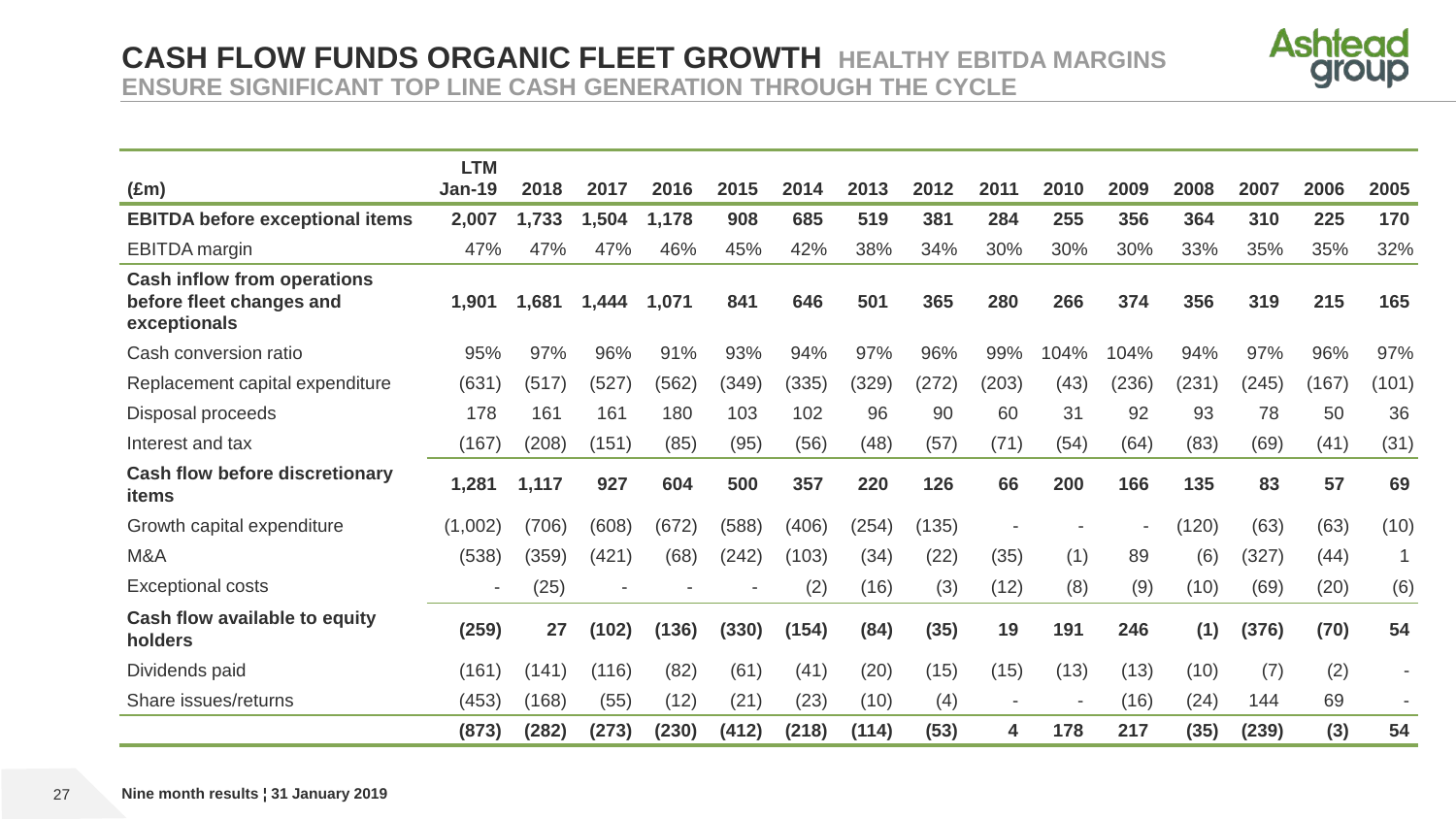## **CYCLICAL CASH GENERATION CASH POSITIVE AS GROWTH MODERATES – HIGHLY GENERATIVE DURING DOWNTURN**



|                              |      |      |      |      |       | <b>High growth</b> |       |       | <b>Moderate to flat growth</b> | <b>Declining market</b>         |
|------------------------------|------|------|------|------|-------|--------------------|-------|-------|--------------------------------|---------------------------------|
|                              |      |      |      |      |       |                    |       |       |                                |                                 |
|                              | 2011 | 2012 | 2013 | 2014 | 2015  | 2016               | 2017  | 2018  | <b>Moderate growth</b>         | <b>Cyclical downturn</b>        |
| Cash flow from<br>operations | 280  | 365  | 501  | 646  | 841   | 1,071              | 1,444 | 1,681 | Growing                        | Decreasing but remains positive |
| Capital expenditure          | 225  | 476  | 580  | 741  | 1,063 | 1,240              | 1,086 | 1,239 | Moderating                     | Significantly reduced           |

| <b>UGURU UADUTURU U</b>              | ∠∠∪              | <b>TIV</b> | <u>JUU</u> | $1 - 1$ | טטט    | . . 2 . 7 . 7 | uu     | ں بے ا | <u>MOULLANIN</u> | <b>UIGHING INTERNATIONAL</b>         |
|--------------------------------------|------------------|------------|------------|---------|--------|---------------|--------|--------|------------------|--------------------------------------|
| Sunbelt average fleet<br>growth      |                  | $+9%$      | $+16%$     | $+21%$  | $+29%$ | $+24%$        | $+18%$ | $+17%$ | Low $(<15\%)$    | Flat to declining                    |
| Free cash flow                       | 54               | (13)       | (50)       | (51)    | (88)   | (68)          | 319    | 386    | Positive         | Highly positive                      |
| Leverage (absent<br>significant M&A) | 2.9x             | 2.3x       | .9x        | 1.8x    | .8x    | 1.7x          | 1.7x   | 1.6x   | $1.5x - 2.0x$    | Initial increase, subsequent decline |
| <b>Dividend</b>                      | 3.0 <sub>p</sub> | 3.5p       | .5p        | 11.5p   | 15.25p | 22.5p         | 27.5p  | 33.0p  | Increasing       | Maintained                           |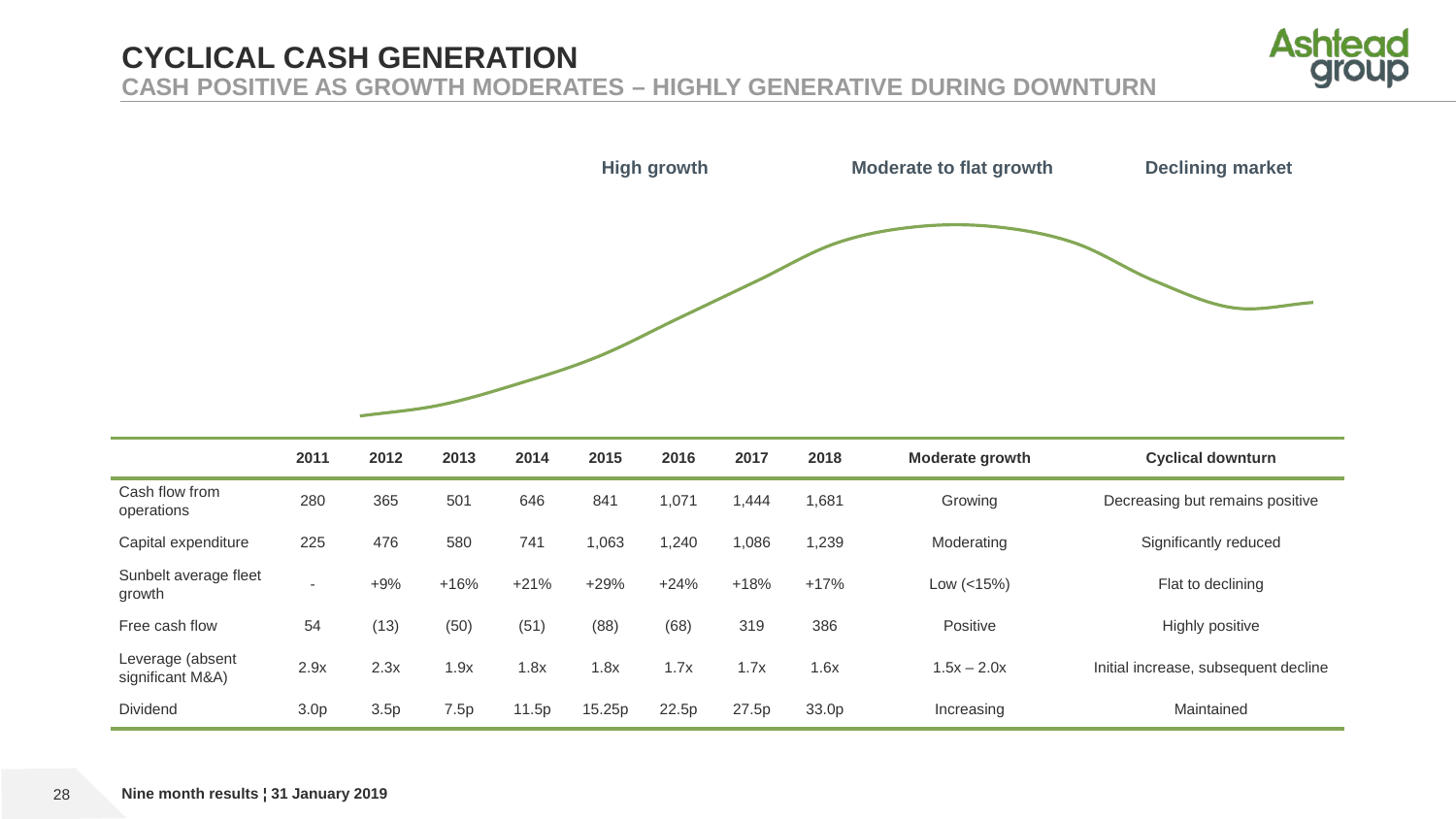# **\$1,603M OF AVAILABILITY AT 31 JANUARY 2019**





**Borrowing base reflects July 2018 asset values**